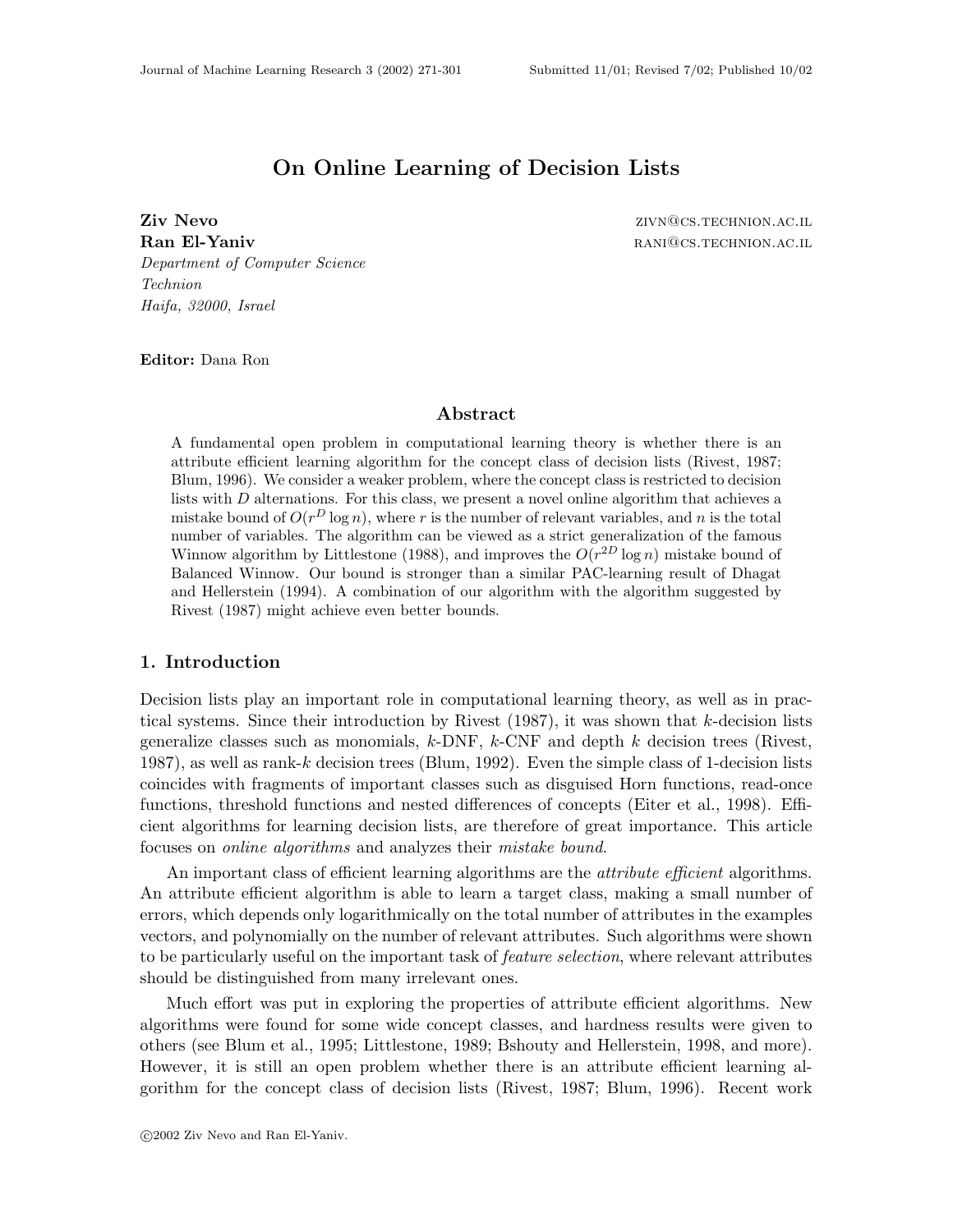(Servadio, 2000) indicates that the task of attribute-efficient learning of decision lists may be computationally hard.

We therefore look at the restricted problem of learning decision lists with  $D$  alternations. For this class we present a novel online algorithm that makes at most  $O(r^D \log n)$  mistakes, where  $r$  is the number of relevant attributes (or the number of unique nodes in the decision list), and  $n$  is the total number of attributes in each example. This improves the best mistake bound, known so far, of  $O(r^{2D} \log n)$ , achieved by Balanced Winnow (Blum and Singh, 1990; Valiant, 1999).

Our algorithm, called Multi-Layered Winnow, makes use of multiple independent copies of the famous Winnow algorithm (Littlestone, 1988). Different copies are expected to learn concepts which correspond to different sections in the decision list (which we call layers). For that to happen, the predictions of the Winnows are evaluated in an appropriate way, and a special scheme is used to update Winnows that predicted incorrectly.

The paper is organized as follows. Section 2 contains the basic definitions and tools that are used in this article. In Section 3 we briefly discuss previous works, which relate to the online learning of decision lists. Then, in Section 4 we present Multi-Layered Winnow, analyze its mistake bound, and propose a way to combine it with Rivest's algorithm. Finally, in Section 5 we present a numerical example, illustrating some strengths and weaknesses of the proposed algorithms.

### **2. Preliminaries**

In this section we introduce the learning model, the concept class of decision lists, and the Winnow algorithm, which is a basic component in our Multi Layered Winnow.

#### **2.1 The Mistake Bound Model**

Learning algorithms for boolean concept classes have a major role in computational learning theory. The task of such algorithms is finding a boolean function  $h$ , called the *hypothesis*, which is as "similar" as possible to another unknown boolean function,  $c$ , called the *target* function. To accomplish this task, a learning algorithm first receives the domain of  $c$ , which is usually  $X_n = \{0,1\}^n$  for some n. Sometimes it also gets a set of boolean functions,  $C \subseteq 2^{X_n}$  (called the *concept class*), to which c belongs. In addition, it is allowed to examine a number of *classified instances* of c. A classified instance of c is a pair  $\langle \vec{x}, c(\vec{x}) \rangle$ , where  $\vec{x} \in X_n$  is called an *instance* and  $c(\vec{x})$  is said to be its *classification*.

We will sometime refer to the boolean *attributes*  $x_1, x_2, \ldots, x_n$ , which define the instance. We say that a function c depends on an atrribute  $x_i$ , if there exist two instances  $\vec{x}$  and  $\vec{y}$ such that  $x_j = y_j$  for all  $j \neq i$  and  $c(\vec{x}) \neq c(\vec{y})$ . An attribute  $x_i$  is called a *relevant* attribute of c, if c depends on  $x_i$ .

To analyze the performances of learning algorithms, different models were suggested. We consider the *mistake bound* model. Within this model, a worst-case analysis is used to study the performance of *on-line learning algorithms*. This model is due to Littlestone (1988, 1989), and can be defined as follows. Let  $X_n = \{0,1\}^n$  be the instance space (or the domain) and let  $C \subseteq 2^{X_n}$  be a concept class. We consider two players, a learning algorithm A and an adversary. Both players know  $X_n$  and C in advance, and play the following game.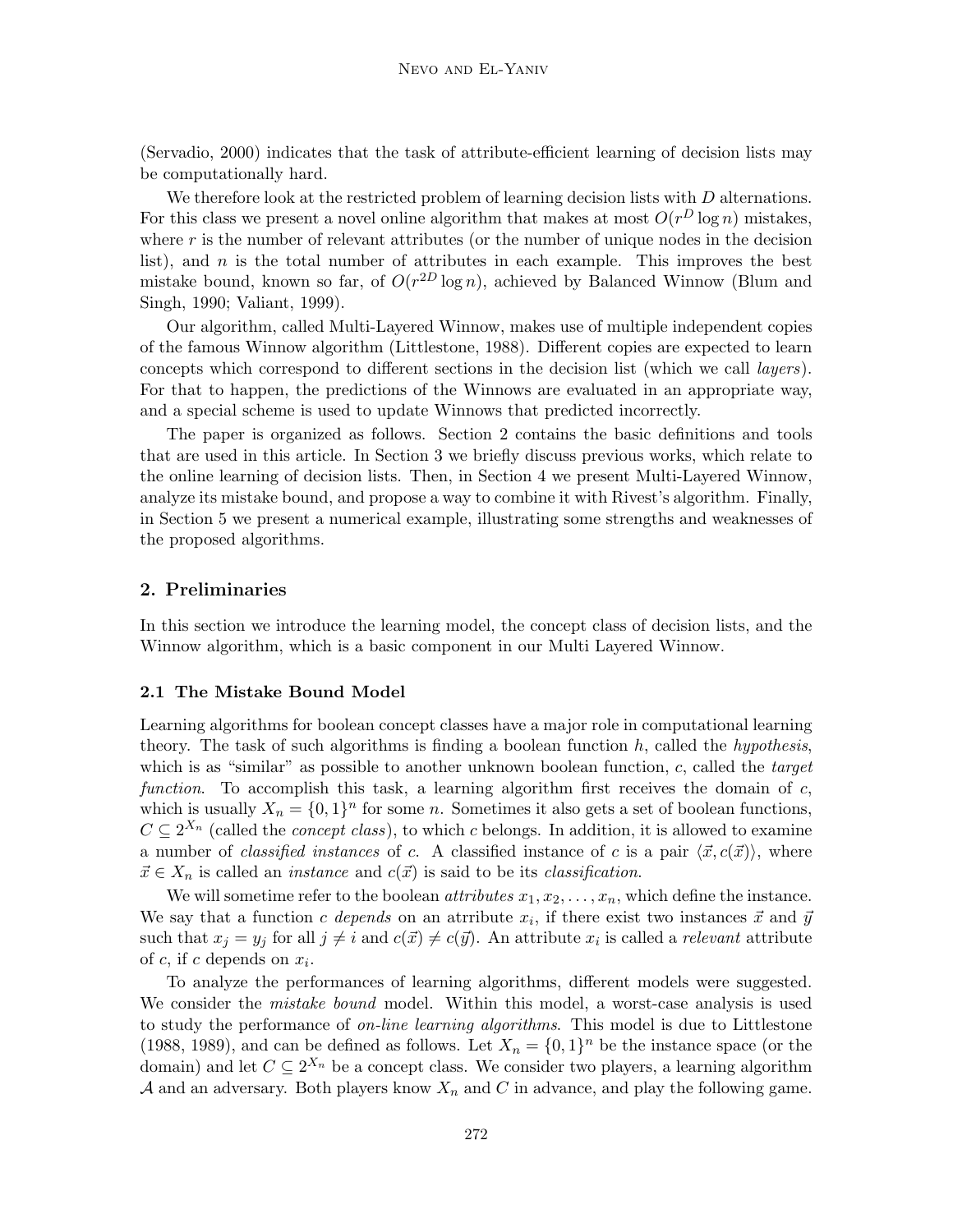At first, the adversary chooses a target function  $c \in C$ , unknown to A. The learning session now proceeds in trials, where at the *t*-th trial:

- 1. The adversary picks an instance  $\vec{x}^{(t)} \in X_n$ .
- 2. A outputs  $h(\vec{x}^{(t)})$ , where  $h : X_n \to \{0,1\}$  is its current hypothesis.
- 3. The adversary reveals the correct classification of the instance,  $c(\vec{x}^{(t)})$ .
- 4. If  $h(\vec{x}^{(t)}) \neq c(\vec{x}^{(t)})$  then a single mistake is incurred by A (i.e., 0/1 loss).
- 5. A is allowed to update its hypothesis, in light of the new information.

The adversary can stop the game at any point.

We say that  $M(c)$  is a *mistake bound* for A on some  $c \in C$ , if for any sequence of instances (possibly infinite), A never makes more than  $M(c)$  mistakes while learning c. We say that A learns the class C within the mistake bound model if for any  $c \in C$  its mistake bound on c is  $M(c) = poly(n, r, size(c))$ , and if its running time during each trial is also  $poly(n, r, size(c))$ , where r is the number of relevant attributes in c and  $size(c)$  is the size in bits of  $c$ , given some standard representation. We gloss over some technicalities involved with defining  $size(c)$ . Precise definitions can be found in a book by Anthony and Biggs (1992). If furthermore, we have that  $M(c) = poly(r, size(c)) \cdot polylog(n)$ , then A is said to be attribute efficient w.r.t. C.

The mistake bound model is closely related to Angluin's exact learning model (Angluin, 1988) with equivalence queries only. Also, learnability in the mistake bound model implies learnability in the PAC model, defined by Valiant (1984).

### **2.2 Decision Lists**

Decision lists are maybe the simplest model for hierarchial decision making, but despite their simplicity, they can be used for representing a wide range of classifiers. A decision list might be viewed as a hierarchy of experts. When a classification is needed, the first expert in the hierarchy is addressed. If this expert suggests a classification, then his opinion is taken to be the classification of the decision list. Otherwise, the second expert in the hierarchy is asked for his classification. If he chooses to abstain as well, the third expert is addressed, and so on.

Alternatively, programmers prefer presenting decision lists as sequences of if-then-else statements, intended for classifying an instance  $\vec{x}$ . For example:

```
if condition1(x) is true then output = output1(x)
else if condition2(x) is true then output = output2(x)else if condition3(x) is true then output = output3(x).
.
.
else output = default_output(x)
```
Restricting ourselves to boolean functions, the most general form of decision list is an ordered list of pairs of boolean function,  $\langle \langle t_1, o_1 \rangle, \langle t_2, o_2 \rangle, \ldots, \langle t_r, o_r \rangle \langle 1, o_{def} \rangle$ . All functions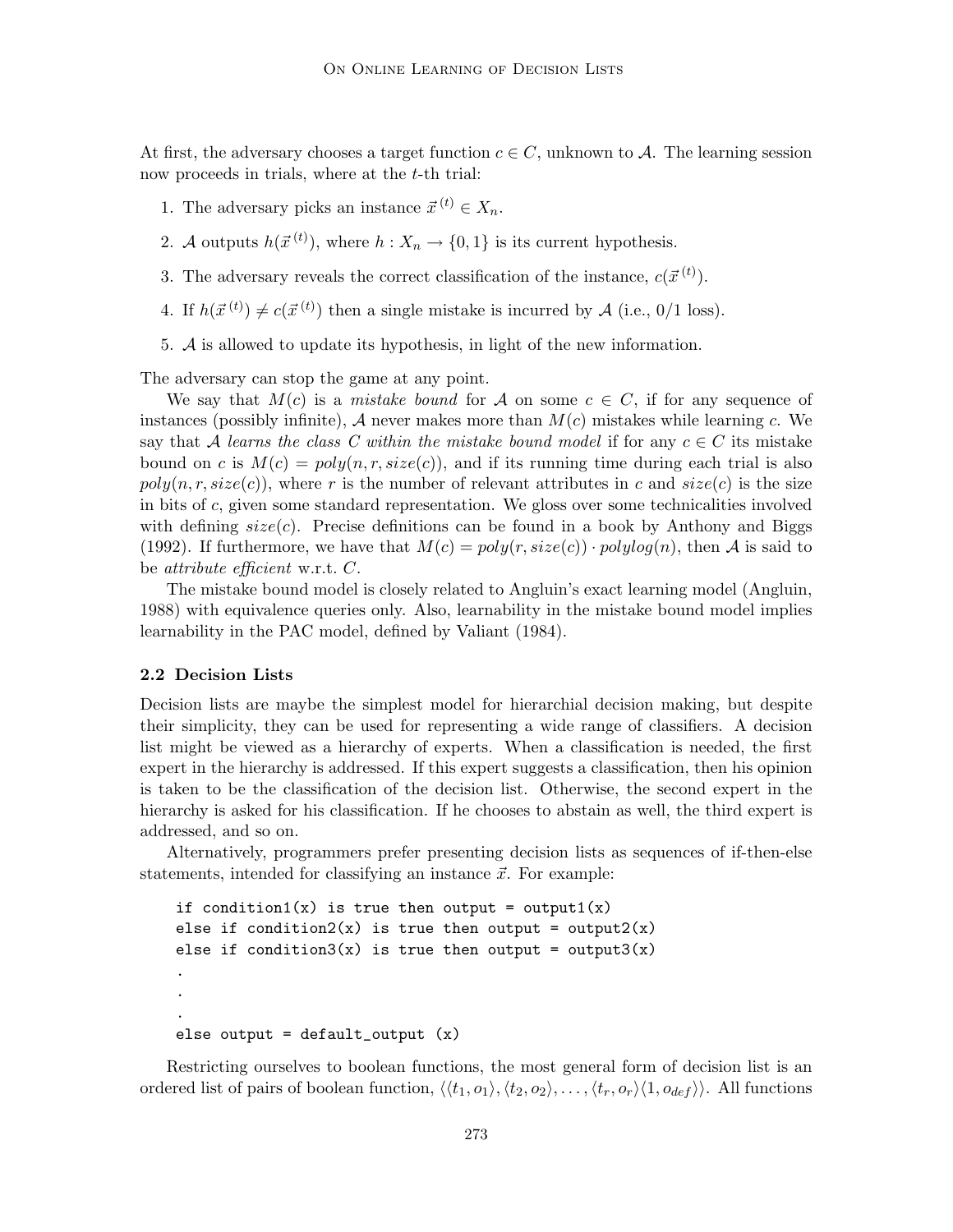have the same range  $X_n = \{0,1\}^n$ . Each pair  $\langle t_i, o_i \rangle$  is called a node of the decision list, the function  $t_i$  being the test function, and the function  $o_i$ , the *output* function. The last node in a decision list is called the default node, and has a constant test function, that evaluates to 1. The evaluation of a decision list on an input  $\vec{x} \in X_n$ , is obtained by first finding the minimal i, such that  $t_i(\vec{x}) = 1$ , and then outputting  $o_i(\vec{x})$ . A schematic drawing of a simple decision list is shown in Figure 1(a).

A k-decision list (Rivest, 1987) is a decision list in which all the test functions are monomials with at most  $k$  literals, and the output functions are the constants  $0$  and  $1$ . That is,  $t_1, \ldots, t_r \in \{l_{i_1} \wedge l_{i_2} \wedge \cdots \wedge l_{i_j} : 1 \leq j \leq k \wedge l_{i_s} \in \{x_{i_s}, \bar{x}_{i_s}\}\}\$ and  $o_1, \ldots, o_r, o_{def} \in \{0, 1\}.$ Rivest (1987) showed that  $k$ -decision lists generalize the basic classes of  $k$ -DNF,  $k$ -CNF and depth k decision trees. Blum (1992) extended the last result for rank-k decision trees. Blum and Singh (1990) mentioned that k-decision lists, in which the output function changes  $k$ times from 1 to 0 and back, can express any function of  $k$  terms, that is, any function of the form  $f(T_1, T_2, \ldots, T_k)$  where  $T_1, \ldots, T_k$  are monomials. It was later shown that even the simple class of 1-decision lists coincides with fragments of important classes such as disguised Horn functions, read-once functions, threshold functions and nested differences of concepts (Eiter et al., 1998). We therefore observe that the class of  $k$ -decision lists is a highly expressive subset of the more general class of decision lists. This paper focuses on finding an efficient learning algorithm for the class of k-decision lists.

A monotone decision list is a decision list in which all test functions are monotone monomials (i.e., without negations). General properties of monotone decision lists, as well as their learnability in the query models, were studied by Guijarro et al. (2001). As the following reductions show, an algorithm for learning the class of monotone 1-decision lists (all test functions are single variables) with a  $(1, 0)$  default node, can be transformed into an algorithm for learning  $k$ -decision lists. The proofs presented here are inspired by Littlestone (1988) and are considered "folklore".

**Lemma 1** For any constant k, if A learns the class of monotone 1-decision lists in the mistake bound model, then  $A$  can be used for learning the class of k-decision lists. Furthermore, if A is attribute efficient w.r.t. monotone 1-decision lists, then A can be used for attribute-efficient learning of k-decision lists, for any finite k.

**Proof** Let  $n_2 = \sum_{i=0}^{k} 2^i {n_1 \choose i}$ . Any instance  $\vec{x} = \langle x_1, \ldots, x_{n_1} \rangle$ , given in the learning process, is first transformed into the instance  $T(\vec{x}) = \langle c_1(\vec{x}), c_2(\vec{x}), \ldots, c_{n_2}(\vec{x}) \rangle$ , where the  $c_i(\vec{x})$  range over all monomials of at most  $k$  literals. The transformed instance is then given as input to  $A$ , and the prediction of  $A$  is taken.

Notice that the transformation  $T(\vec{x})$ , maps the original instance space  $\{0, 1\}^{n_1}$  into  $\{0,1\}^{n_2}$ . It also induces a mapping from the class of k-decision lists over  $\{0,1\}^{n_1}$  into the class of monotone 1-decision lists over  $\{0, 1\}^{n_2}$ . Let  $L_1 = \langle \langle t_1, o_1 \rangle, \ldots, \langle t_m, o_m \rangle, \langle 1, o_{m+1} \rangle \rangle$ be a k-decision list over  $\{0,1\}^{n_1}$  with  $r_1$  relevant variables. Then there exist  $y_{i_1},...,y_{i_m} \in$  $\{0,1\}^{n_2}$  such that the decision list  $L_2 = \langle\langle y_{i_1}, o_1\rangle, \ldots, \langle y_{i_m}, o_m\rangle, \langle 1, o_{m+1}\rangle\rangle$  outputs 1 on  $T(\vec{x})$  iff  $L_1$  outputs 1 on  $\vec{x}$ . It is therefore possible for A to learn  $L_1$  over  $\{0, 1\}^{n_1}$ , by learning  $L_2$  over  $\{0,1\}^{n_2}$ , but its mistake bound should be analyzed w.r.t.  $n_1$  and  $r_1$ .

One can show that  $n_2 \leq (2n_1)^k + 1$ , and thus if A's mistake bound is polynomial in the total number of variables it sees  $n_2$ , it is also polynomial in n. Similarly, if  $\mathcal{A}$ 's mistake bound is poly-logarithmic in  $n_2$ , it also remains so over  $n_1$  (recall that k is a constant).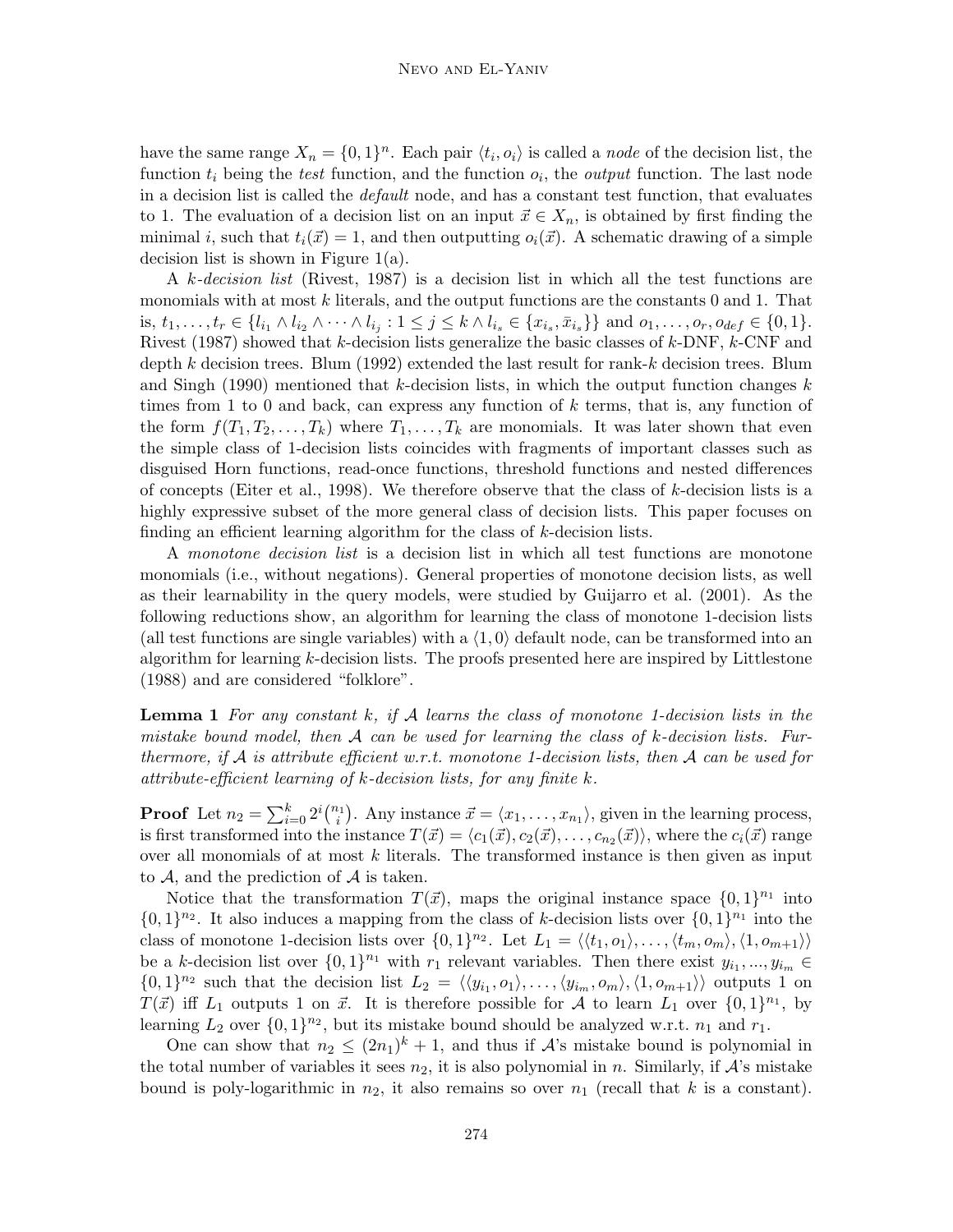

Figure 1: A decision list (a), its layered structure (b), and an isomorphic decision list (c).

Also,  $A$  learns a concept with m relevant variables. Using a similar bound we can show that  $m \leq (2r_1)^k + 1$ . Therefore, both learnability and attribute efficiency are preserved.

**Lemma 2** If A learns the class of monotone 1-decision lists with a  $\langle 1, 0 \rangle$  default node, then A can be used for learning monotone 1-decision lists. Attribute efficiency is also preserved.

**Proof** Transform each instance  $\vec{x}$ , into  $\langle x_1, \ldots, x_n, 1 \rangle$  (an additional variable,  $x_{n+1}$  is always assigned 1). Applying this transformation, any decision list  $\langle\langle x_{i_1}, o_1\rangle, \ldots, \langle x_{i_r}, o_r\rangle, \langle 1, 1\rangle\rangle$ , is now isomorphic to the decision list  $\langle\langle x_{i_1}, o_1\rangle, \ldots, \langle x_{i_r}, o_r\rangle, \langle x_{n+1}, 1\rangle, \langle 1, 0\rangle\rangle$ , which has a  $\langle 1, 0 \rangle$  default node, and can be learned by A. Adding a single variable and a single node keeps both learnability and attribute efficiency properties.

Following the above lemmas, we will further focus on monotone 1-decision lists with a  $\langle 1, 0 \rangle$  default node, and the term "decision list" will be used, from now on, to refer to this restricted class. We now introduce a few properties of decision lists.

First, we would like to define what is meant by  $size(c)$  when the boolean function c is a decision list. We therefore have to define an adequate bit representation for decision lists. We shall use the rather natural representation, in which we write the list of nodes sequentially. For each node we have to write both test function and output function. Recall that the test function is simply a single variable, so  $\lceil \log n \rceil$  bits would suffice to write the index of the variable. The output function is either 1 or 0, contributing additional bit for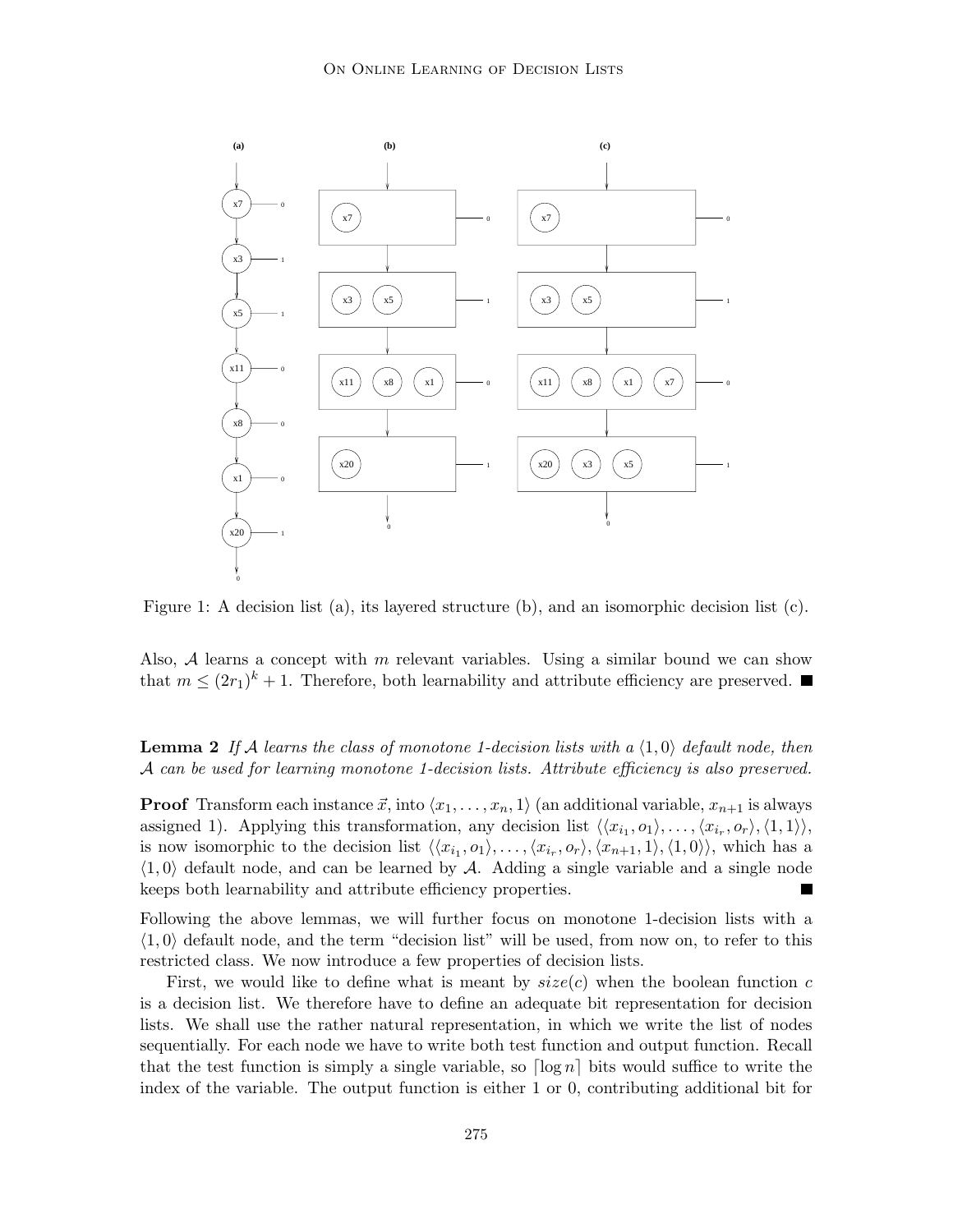each node. Summing everything up, we can write any decision list c, using  $\lceil \log n \rceil + 1$  bits for each of the r nodes, having  $size(c) = r(\lceil \log n \rceil + 1)$ . Note that there is no need to write the default node as both test and output functions are fixed.

Next we consider an alternative way to look at decision lists.

**Definition 3** A *layer* in a decision list (sometimes called a *level*) is a sub-list of contiguous nodes all having the same output function. Any adjacent nodes to the nodes of the layer, must not have the same output function. The default node does not belong to any layer.

The last definition implies that any decision list can be viewed as an ordered list of layers  $\langle \langle l_1, o_1 \rangle, \langle l_2, o_2 \rangle, \ldots, \langle l_D, o_D \rangle, \langle 1, 0 \rangle$ , where each layer consists of an ordered list of variables, and the  $o_i$ s alternate between 1 and 0. We can ignore the order of the variables in each layer, as changing the order within a single layer, results in an isomorphic decision list. This in turn implies that we can treat each layer as a single node, whose test function is a disjunction of all the variables in that layer. It turns out, as we later observe, that the number of layers in a decision list (sometimes referred to as the number of alternations), is another indication of its complexity, along with the number of nodes. Finally, we notice the following observation:

**Observation 4** Let L be a decision list. Let  $\tilde{L}$  be a decision list that satisfies:

- $\tilde{L}$  has the same number of layers as  $L$ .
- Every variable  $x_i$  that first appears in L at level j (i.e., j is the minimal index s.t.  $x_i$ appears in layer j), also first appears in  $L$  at level j, and vice versa.

Then  $L$  is isomorphic to  $L$ .

The above observation implies, that adding extra variables already in the list to bottom<sup>1</sup> layers, does not change the boolean function, computed by the decision list. This is due to the hierarchial way in which the output is determined. The upper most layer, which contains a variable with an assignment 1, determines the output. This variable can appear again in lower layers (even with different output), but only its upper most appearance has an effect. Figure 1 shows an example of a decision list, along with its layered structure and an isomorphic decision list with extra variables.

# **2.3 The Winnow Algorithm**

The Winnow algorithm, first introduced by Littlestone (1988), is a powerful algorithm for learning a variety of concept classes, and considered to be the canonical example for attribute efficient learning. One application of Winnow is for learning monotone disjunctions in the mistake bound model. It achieves a mistake bound of  $O(r \cdot \log n)$  for a disjunction of r out of n possible attributes.

Figure 2 presents a simple version of Winnow that maintains a vector  $\vec{w} \in \mathbb{R}^n$  of weights, one for each of the n variables. A large weight for a specific variable, represents the algorithm's "belief" that the variable belongs to the disjunction. A fixed parameter  $\alpha > 1$ , controls the rate at which the weights change.

<sup>1.</sup> Throughout this paper layers with high indices are referred to as low or bottom layers. This notation is rather common in the literature, though some might find it a bit confusing.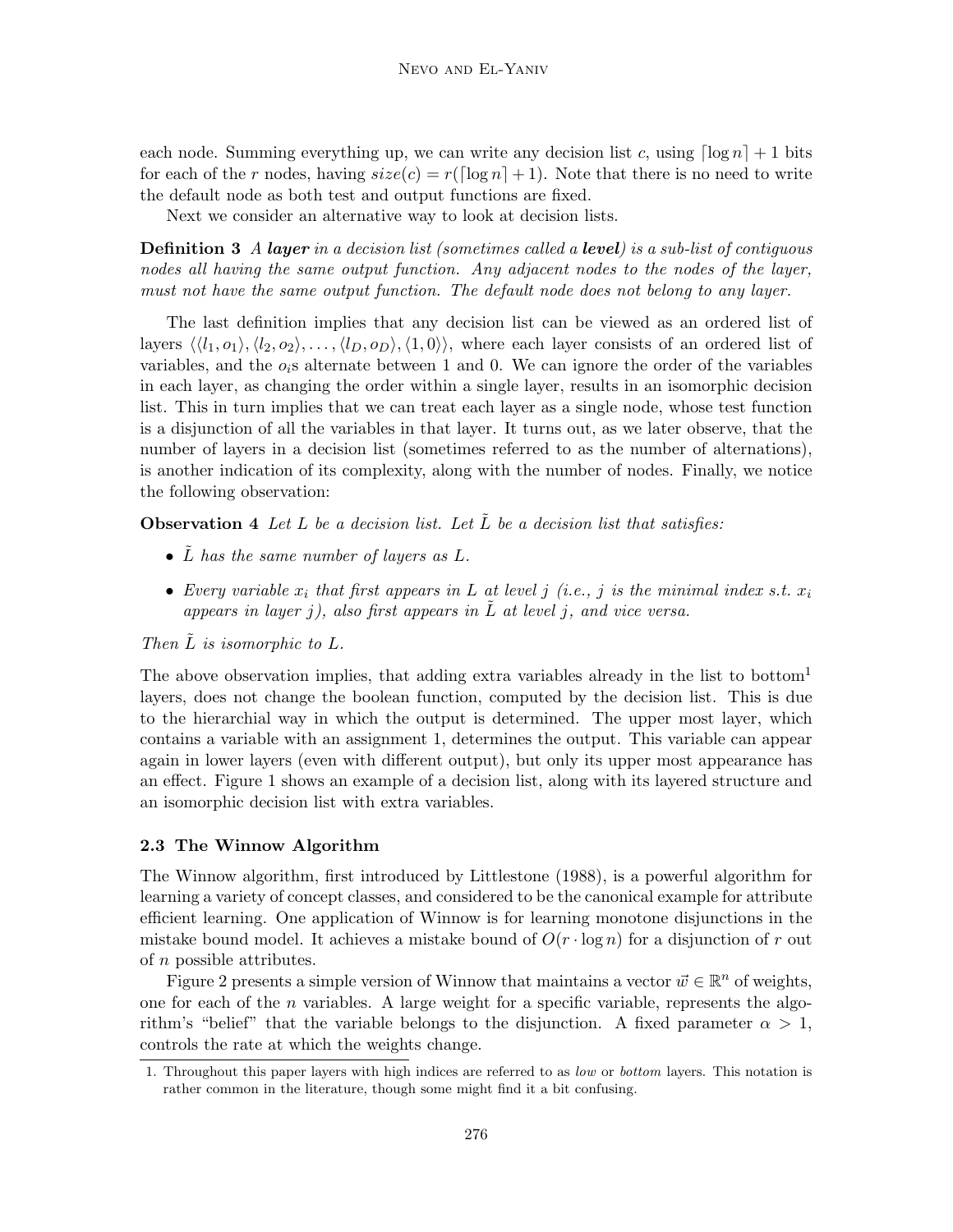**Winnow (**α**)**

- 1. Initialize each of the weights  $w_1, \ldots, w_n$  to 1.
- 2. Given an instance,  $\vec{x}$ , calculate  $y := \vec{w} \cdot \vec{x}$ .
- 3. Output  $h(\vec{x}) = 1$  if  $y \ge n$ , and output  $h(\vec{x}) = 0$  otherwise.
- 4. Receive the correct classification,  $c(\vec{x})$ .
- 5. If the algorithm made a mistake:
	- (a) If the mistake is a false negative  $(h(\vec{x}) = 0$ , while  $c(\vec{x}) = 1$ : For each  $1 \leq j \leq n$ , set  $w_j := \alpha^{x_j} w_j$ . We call this step a promotion.
	- (b) If the mistake is a false positive  $(h(\vec{x}) = 1,$  while  $c(\vec{x}) = 0)$ : For each  $1 \leq j \leq n$ , set  $w_j := \alpha^{-x_j} w_j$ . We call this step a *demotion*.
- 6. Goto 2.



**Theorem 5 (Littlestone 1988)** Winnow  $(\alpha)$  learns the class of monotone disjunctions in the mistake bound model, making at most  $(\alpha+1)r \log_{\alpha} \alpha n + \frac{\alpha}{\alpha-1}$  mistakes, given that the target concept is a disjunction of r variables.

Having this result, we will later use multiple instances of Winnow for learning the monotone disjunctions in each of the layers of a decision list. However, for this scheme to work, we must rely on another behaviour Winnow exhibits: its ability to tolerate a small number of misclassified instances.

**Definition 6** The number of *attribute errors* in the data, w.r.t. a monotone disjunction c (denoted by  $A_c$ ), is defined as follows. For each example, labeled positive, but satisfies no variable in c, we add 1 to  $A_c$ . For each example, labeled negative, but satisfies k variables in c we add  $k$  to  $A_c$ .

**Theorem 7 (Littlestone 1989)** For any sequence of examples, and any monotone disjunction c, the mistake bound for Winnow is  $O(r \log n + A_c)$ .

Theorem 7 can be used directly to analyze the mistake bound of our Multi-Layered Winnow in those simple cases where the number of layers in the target decision list is small. Our proof does not rely on this result, but rather provides a straightforward analysis for any number of layers.

### **3. Related Results**

Since the problem of learning decision lists was introduced by Rivest (1987), a few learning algorithms were suggested, and were analyzed within the various learning models. However, none of the proposed algorithms achieve attribute efficiency (not even attribute efficiency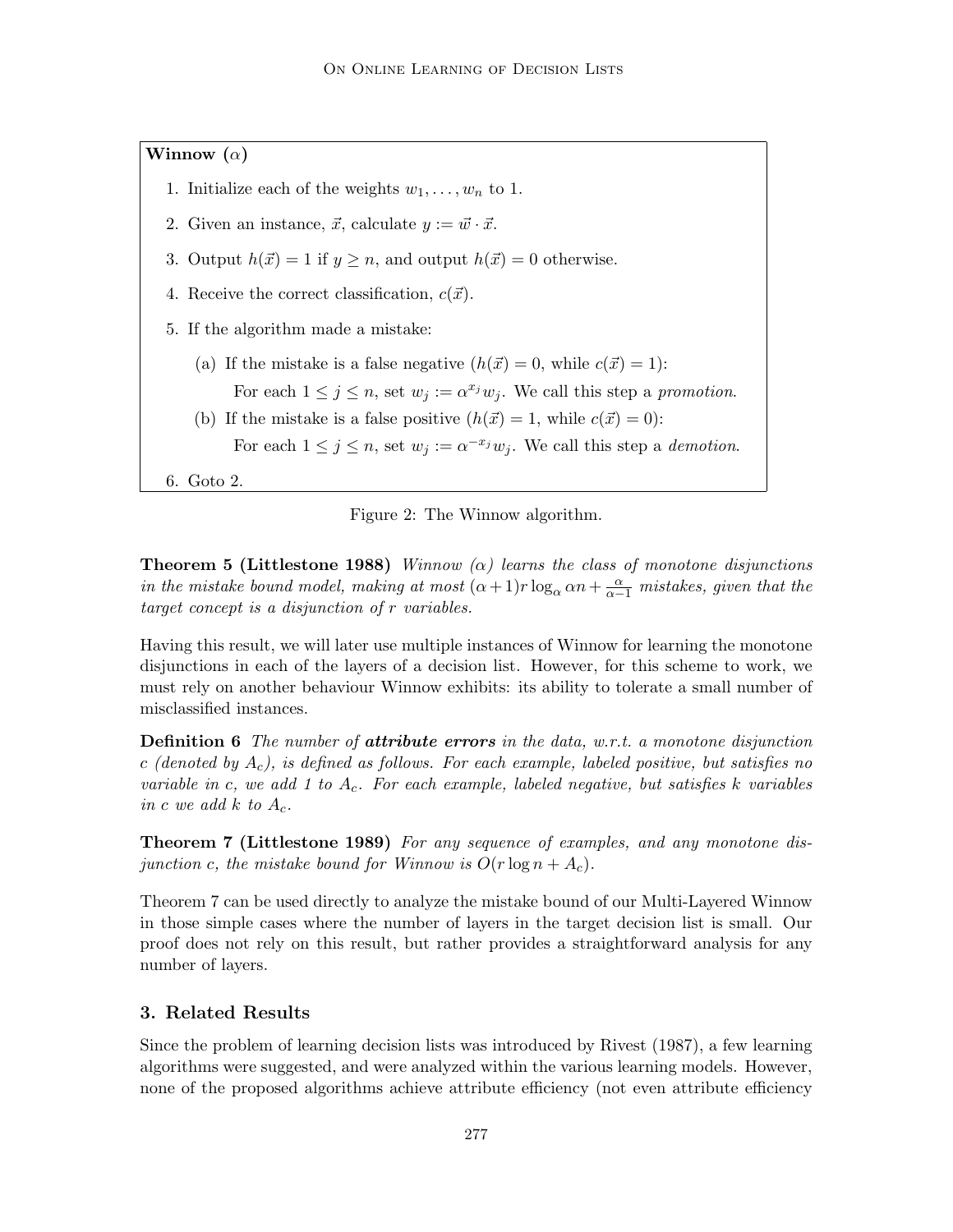**Rivest's Algorithm (**D**)**

- 1. Initialize all weights  $w_{i,j}$  to  $1$   $(i = 1...D, j = 1...n)$ .
- 2. Given an instance  $\vec{x} = \langle x_1, \ldots, x_n \rangle$ , calculate  $\vec{y} := \mathbf{W} \cdot \vec{x}$ .
- 3. Let  $k^*$  be the minimal k s.t.  $y_k > 0$ . If there is no such k, set  $k^* := D + 1$ .
- 4. Output  $o_{k^*}$ , the output function of layer  $k^*$ .
- 5. Receive  $c(\vec{x})$ .
- 6. If the algorithm made a mistake:

For each  $x_j = 1$ , set  $w_{k^*,j} := 0$ .

7. Goto 2.

Figure 3: Rivest's Algorithm.

in the PAC model, which should be easier), and it remains an open question whether such an algorithm exists. A recent hardness result hints that the task might be computationally hard (see below).

Nevertheless, some algorithms achieve a weaker notion of attribute efficiency by attaining a mistake bound that depends logarithmically on  $n$ , the total number of attributes, but exponentially on r, the number of relevant attributes, where the exponent of r is linear in  $D$ , the number of layers. Since the number of layers can be as large as  $r$ , such algorithms cannot be considered attribute efficient as defined. However, on those cases when  $D \ll r \ll n$ , they might become rather useful.

We present in this section a few important algorithms for learning decision lists. In Subsection 3.1 we detail the first published algorithm for learning decision lists, suggested by Rivest. This algorithm achieves a mistake bound of  $O(D \cdot n)$ . In Subsection 3.2 we discuss how Littlestone's Balanced Winnow algorithm, can be used for learning decision lists, achieving a mistake bound of  $O(r^{2D} \log n)$ . In comparison, the mistake bound of our new algorithm, Multi-Layered Winnow, is  $O(r^D \log n)$  (Section 4). In Subsection 3.3, we discuss what might be done with a computationally unbounded learner and then briefly quote the main results of a paper by Servedio, where he proved a hardness result, concerning the learning of decision lists. Subsection 3.4 discusses a PAC learning algorithm by Dhagat and Hellerstein (1994), with a sample complexity of  $O(\frac{1}{\epsilon}(\log \frac{1}{\delta} + r^{\overline{D}} \log n \log^D(\frac{r}{\epsilon})))$ . The algorithm is basically an Occam algorithm, fitting more into the world of offline algorithms, but its basic layered approach resembles ideas on which Multi-Layered Winnow is based.

### **3.1 Rivest's Algorithm**

The first algorithm for learning decision lists was proposed by Rivest (1987). The algorithm was analyzed within the PAC model, and was later adapted to the Mistake Bound model (Helmbold et al., 1990). Figure 3 gives a modified version of the original algorithm that better suits the notion of layers.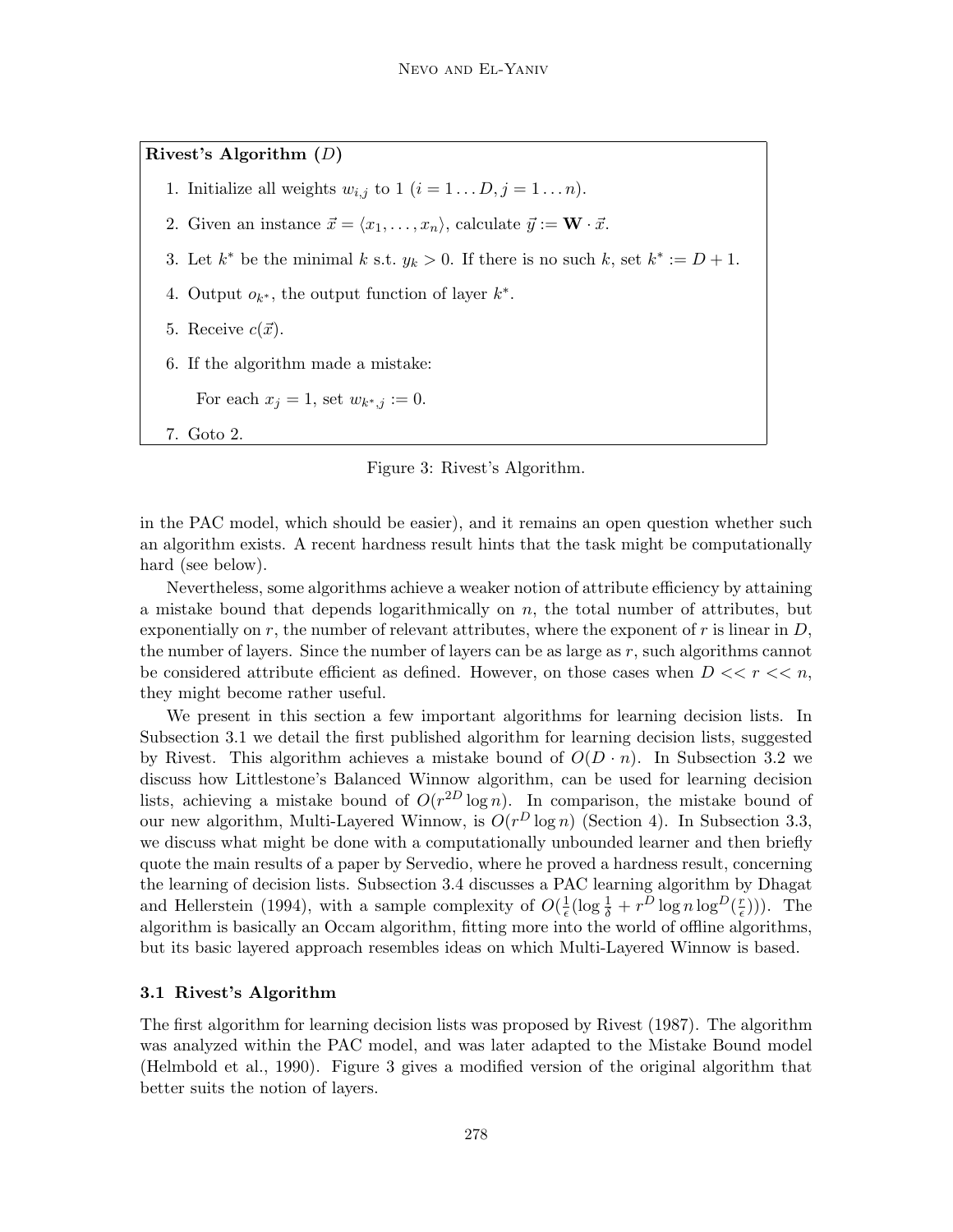This version assumes that the number of layers, D, is known in advance, and that a  $\langle 1, 0 \rangle$  default node ends the list. Small modifications to the algorithm allow for any kind of default node, and can eliminate the prior knowledge of D.

The algorithm uses a matrix  $\mathbf{W} \in \{0,1\}^{D \times n}$ , where  $w_{i,j} = 1$ , if  $x_j$  is believed to be in layer i. At first, all variables are assumed to be in all layers. Given an instance, the algorithm's prediction is the output of the first layer, that contains a variable with an assignment 1. After each mistake, the variables that caused the mistake are eliminated from the predicting layer. The output function of the *i*-th layer,  $o_i$ , is set to be  $o_i = (D - i + 1) \mod 2$ , so that the output functions alternate between 1 and 0, and the last layer has  $o_D = 1$   $(o_{def} = o_{D+1} = 0)$ .

For the mistake bound analysis, notice that an adversary can force the algorithm to eliminate only one variable from one layer at a time. Since at first, all variables are assumed to appear in all layers, the algorithm can make  $O(D \cdot n)$  mistakes, before eliminating all redundant variables.

**Theorem 8** Rivest's algorithm learns the class of monotone 1-decision lists with a  $\langle 1, 0 \rangle$ default node and D layers, making  $O(D \cdot n)$  mistakes.<sup>2</sup>

### **3.2 Balanced Winnow**

Balanced Winnow was proposed by Littlestone (1989) as yet another algorithm for learning linear threshold functions. A linear threshold function is a function  $f : [0,1]^n \to \{0,1\}$ , for which there exist a vector of real coefficients  $\vec{\mu} = \mu_1, \dots, \mu_n$  and a threshold  $\theta$ , such that

$$
f(\vec{x}) = \begin{cases} 1, & \vec{x} \cdot \vec{\mu} \ge \theta; \\ 0, & \text{otherwise.} \end{cases}
$$

The algorithm resembles the previously described Winnow algorithm, but it maintains **two** vectors of weights  $\vec{w}^1, \vec{w}^0 \in \mathbb{R}^n$ . Intuitively, a large value for  $w_j^1$ , indicates that whenever  $x_i$  will have an assignment 1, the output should tend to be 1. Similarly, a large value for  $w_j^0$ , indicates that a 1 assignment for  $x_j$  should divert the output towards 0. The algorithm takes two parameters,  $\alpha > 1$  and  $0 < \beta < 1$ , that influence the rate at which the weights change. It is given in Figure 4.

Littlestone showed that Balanced Winnow cannot efficiently learn every linear threshold function. Instead it learns only functions, which exhibit a stronger type of linear separability. These functions must have a " $\delta$ -wide margin" which separates the positive sub-domain (the points for which  $f(\vec{x}) = 1$ ) from the negative one. Formally, the coefficients vector of such functions should be defined using two vectors,  $\vec{\mu}^+, \vec{\mu}^- \in \mathbb{R}^{+n}$ , and there must be a separation parameter  $0 < \delta \leq \frac{1}{2}$  such that

$$
\sum_{i=1}^{n} \mu_i^+ + \sum_{i=1}^{n} \mu_i^- = 1;
$$
\n
$$
\vec{\mu}^+ \cdot \vec{x} - \vec{\mu}^- \cdot \vec{x} \ge \delta
$$
\nwhere  $f(\vec{x}) = 1$ ;

\nand  $\vec{\mu}^+ \cdot \vec{x} - \vec{\mu}^- \cdot \vec{x} \le -\delta$ 

\nwhenever  $f(\vec{x}) = 0$ .

Littlestone proved the following theorem (adopted version):

<sup>2.</sup> It is common to find in the literature an  $O(r \cdot n)$  mistake bound, which is obviously less tight.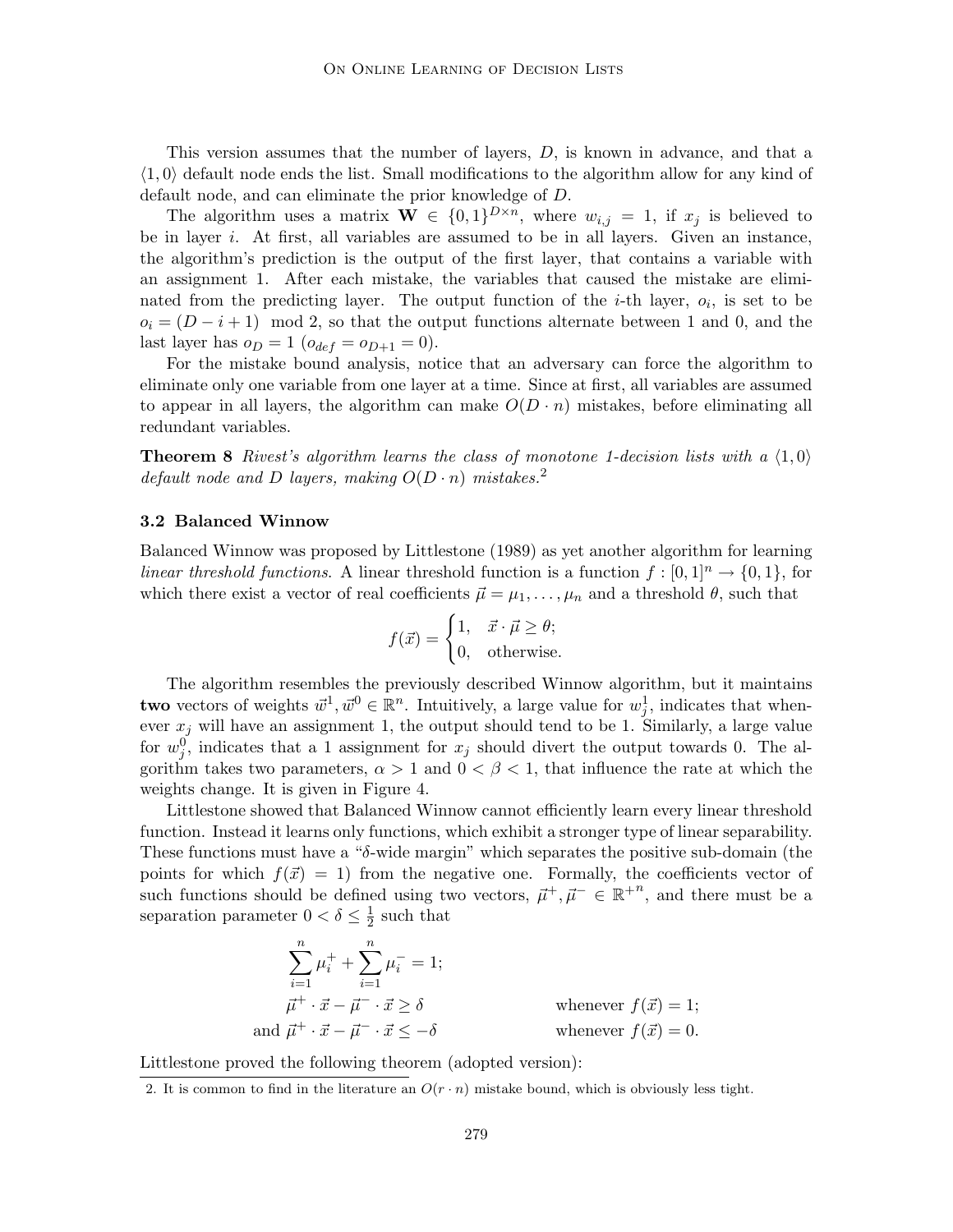**Balanced Winnow**  $(\alpha, \beta)$ 

- 1. Initialize all weights in  $\vec{w}^1$  and in  $\vec{w}^0$  to 1.
- 2. Given an instance  $\vec{x}$ , calculate  $y := \vec{w}^1 \cdot \vec{x} \vec{w}^0 \cdot \vec{x}$
- 3. Output 1 if  $y \geq 0$ , and 0 otherwise.
- 4. Receive  $c(\vec{x})$
- 5. If the algorithm made a mistake:
- (a) If  $c(\vec{x}) = 1$ : For each  $1 \leq j \leq n$ , set  $w_j^1 := \alpha^{x_j} w_j^1$ . For each  $1 \leq j \leq n$ , set  $w_j^0 := \beta^{x_j} w_j^0$ . (b) If  $c(\vec{x}) = 0$ : For each  $1 \leq j \leq n$ , set  $w_j^1 := \beta^{x_j} w_j^1$ . For each  $1 \leq j \leq n$ , set  $w_j^0 := \alpha^{x_j} w_j^0$ . 6. Goto 2.



**Theorem 9 (Littlestone)** Balanced Winnow  $(1+\frac{\delta}{2}, 1-\frac{\delta}{2})$  learns the class of linear threshold functions, that satisfy the above  $\delta$ -margin separation condition, making at most  $\frac{6 \log 2n}{\delta^2}$ mistakes.<sup>3</sup>

It was later mentioned (Blum and Singh, 1990; Dhagat and Hellerstein, 1994; Valiant, 1999), that any decision list can be written as a linear threshold function, but in order to satisfy the above separation rule, it must be "augmented" in the following sense. One extra variable,  $x_{n+1}$ , must be added, and it is given a constant assignment 1 in all instances. We can now write, for example, the decision list in Figure 1, as:

$$
f(\vec{x}) = \begin{cases} 1, & -\frac{3}{59}x_1 + \frac{11}{59}x_3 + \frac{11}{59}x_5 - \frac{25}{59}x_7 - \frac{3}{59}x_8 - \frac{3}{59}x_{11} + \frac{2}{59}x_{20} - \frac{1}{59}x_{n+1} \ge 0; \\ 0, & \text{otherwise.} \end{cases}
$$

It can be easily verified that  $f(\vec{x})$  satisfies the δ-margin separation with  $\delta = \frac{1}{59}$ . Thus, Balanced Winnow can be used for learning decision lists.

In general, for the  $\delta$ -margin property, the coefficient of a variable in layer i, must be  $O(r)$ times larger than the coefficient of a variable in layer  $i + 1$ , so there must be an  $O(r^D)$  gap between the coefficients of the variables in the first layer and those of the last. It follows that the separation parameter for decision lists is  $\delta = O(1/r^D)$ . The resulting mistake bound is given by the following theorem.

**Theorem 10** Balanced Winnow learns the class of monotone 1-decision lists with D layers, making  $O(r^{2D} \log n)$  mistakes.

<sup>3.</sup> Learning still occurs with different parameters given to the algorithm. Littlestone (1989) describes extended results.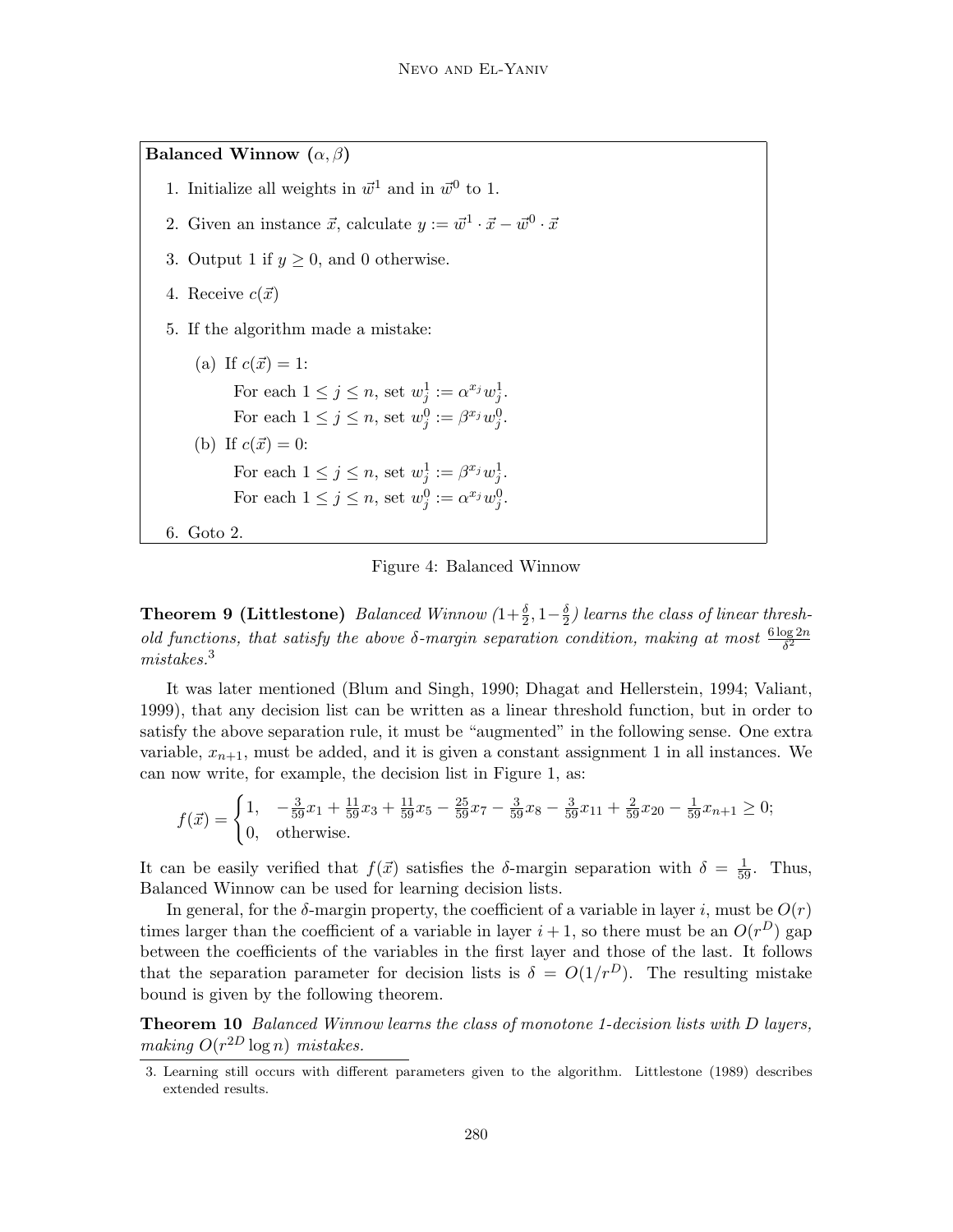Valiant (1999) used a careful analysis to show that the above bound can be reduced to  $O\left(\left(\frac{2r}{D}\right)^{2D}\log n\right)$ . However, the  $\left(\frac{2}{D}\right)^{2D}$  multiplicative constant does not change the asymptotic behaviour of Balanced Winnow (recall that we consider the case where  $D$  is a constant).

### **3.3 Computationally Unbounded Learning and Hardness Results**

It might well be that achieving a  $poly(r, size(c)) \cdot polylog(n)$  mistake bound in learning decision lists, requires computational resources which are more than polynomial (in  $r$ , in  $size(c)$  or in n). In fact a *computationally unbounded* learner, can learn decision lists making  $O(r \log n)$  mistakes, using the "Halving Algorithm". The Halving Algorithm (Littlestone, 1988) is a general algorithm for learning any finite target class C, within the mistake bound model. At any stage of the game, the algorithm keeps the set CONS, which is the set of all target functions in  $C$  that are consistent with all instances seen so far (initially this set equals  $C$ ). Whenever a prediction is needed, the algorithm takes the majority vote of all functions in CONS. Thus, whenever a mistake is made, at least half of the functions in CONS are found wrong and are taken out from CONS. The resulting mistake bound is therefore  $|\log |C|$ .

In the case where C consists of decision lists over n variables and with  $r$  nodes, the cardinality of C is  $O((2n)^r)$  (choose r variables out of possible n into the r nodes, then choose either 1 or 0 output function for each node). The mistake bound of the Halving algorithm for that C is therefore  $O(r \log n)$ . However, the time complexity of calculating the output of  $O((2n)^r)$  decision lists is exponential in r.

A recent study by Servadio (2000) showed a few hardness results, relating to the polynomial time learnability of decision lists. In particular, he proved the following.

**Definition 11** A function  $f: \{0,1\}^* \to \{0,1\}^*$  is said to be length preserving  $q(n)$ -one-way permutation if the following conditions hold:

- $|f(x)| = |x|$  for all  $x \in \{0, 1\}^*$ .
- There is a deterministic poly-time algorithm which computes  $f(x)$ .
- For any probabilistic poly $(q(n))$ -time algorithm A, for any polynomial Q, and for any sufficiently large n, we have that  $Pr_{x \in \mathcal{U}_n}[\mathcal{A}(f(x)) = x] < \frac{1}{Q(q(n))}$ , where  $x \in \mathcal{U}_n$  means that x is chosen from the set  $\{0,1\}^n$  according to the uniform distribution.

c

**Theorem 12 (Servadio)** For any integer  $c \geq 2$ , let  $log(c, n)$  denote  $\log \log \cdots \log n$ . Let  $q(c,n) = n^{\log(c,n)}$ . If there is some integer  $c \geq 2$ , such that length-preserving  $q(c,n)$ -one-way permutation exists, then there exists a concept class C of  $O(\log(c, n))$ -decision lists which has the following properties in the mistake bound model:

- A computationally unbounded learner can learn C with at most 1 mistake;
- C can be learned in polynomial time;
- C cannot be learned in polynomial time by an attribute efficient algorithm.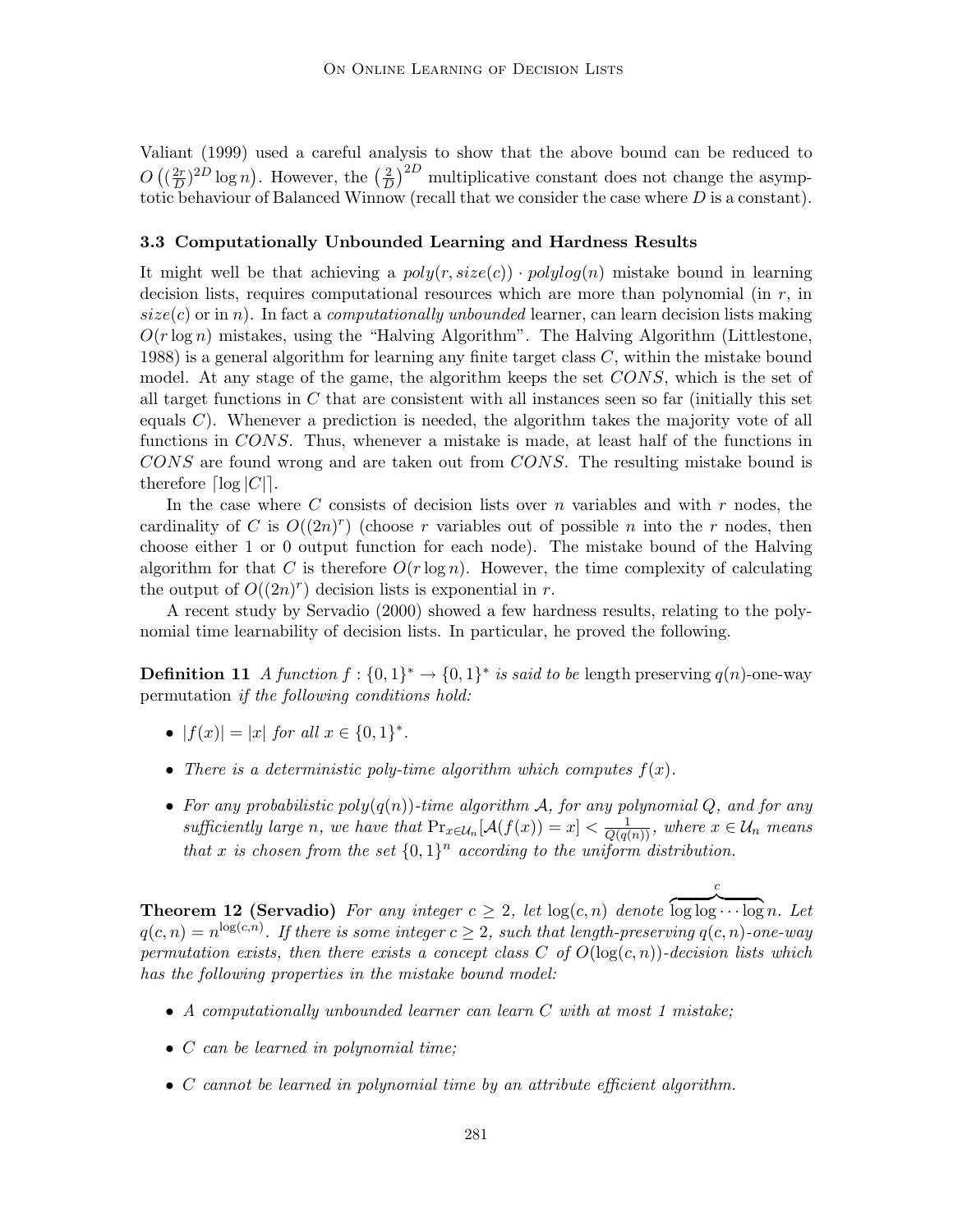This result may indicate, that attribute efficient learning of decision lists, is computationally hard, however it certainly does not prove it. Notice that the existence of lengthpreserving  $q(c, n)$ -one-way permutation is not a standard cryptographic assumption (see discussion by Servadio, 2000). Also, the concept class C, is of  $O(\log(c, n))$ -decision lists, so the number of literals in each node, increases with  $n$  (though it does so very slowly). It is therefore still possible that the class of 1-decision lists (where 1 does not depend on n) has an attribute efficient learning algorithm.

#### **3.4 PAC-Based Related Results**

The PAC model (Valiant, 1984) is widely used for analyzing the performance of offline learning algorithms. In the PAC model, the goal of the learner is to produce an approximately correct hypothesis (with high probability), after seeing a random sample of classified instances, called the training set. More formally, it is hypothesized that a fixed distribution over the instance space is used to draw a number of classified instances (classified using a target function  $c \in C$ ). A learning algorithm A can then observe the training set and should generate a hypothesis, whose error is defined to be the probability of drawing an instance (under the same distribution) on which the hypothesis and the target function disagree.

We say that algorithm  $A$  PAC learns C by H, if for any distribution, any target function  $c \in C$  and any error parameters  $\epsilon$  and  $\delta$ , there exist polynomials  $s(n, \frac{1}{\epsilon}, \frac{1}{\delta}, size(c))$  and  $t(n, \frac{1}{\epsilon}, \frac{1}{\delta}, size(c))$  such that given a training set of size  $s(n, \frac{1}{\epsilon}, \frac{1}{\delta}, size(c))$ ,  $\tilde{A}$  runs at time at most  $t(n, \frac{1}{\epsilon}, \frac{1}{\delta}, size(c))$ , and outputs a hypothesis  $h \in H$  that with probability  $1-\delta$  has error at most  $\epsilon$ . Algorithms that need a relatively small training set for PAC learning of certain classes are said to have a low sample complexity.

We say that algorithm  $\mathcal A$  is *consistent* with c if after seeing any training set, classified by c, it produces a hypothesis h, such that  $h(x) = c(x)$  for any instance x in the training set. A is an Occam algorithm for C if for any  $c \in C$  and for any training set of size m, classified by c, A is consistent and produces a hypothesis of size at most  $(size(c))^{\beta}m^{\alpha}$ , for constants  $\alpha < 1$  and  $\beta \geq 1$ . Blumer et al. (1987) showed that any Occam algorithm for C, producing hypotheses from  $H$ , PAC learns  $C$  by  $H$ .

Dhagat and Hellerstein (1994) proposed an Occam algorithm for PAC learning (nonmonotone) 1-decision lists with  $D$  layers, for which the following theorem holds.

**Theorem 13 (Dhagat and Hellerstein)** Dhagat and Hellerstein's algorithm PAC learns the class of 1-decision lists with  $D$  layers and r relevant variables by the class of 1-decision lists with D layers and  $O(r^D \log^D(\frac{r}{\epsilon}))$  relevant variables. The sample complexity of the algorithm is bounded by a polynomial  $s = O\left(\frac{1}{\epsilon}(\log \frac{1}{\delta} + r^D \log n \log^D(\frac{r}{\epsilon}))\right)$ , and it runs in time bounded by a polynomial  $t = O(s n^2)$ .

Their algorithm uses as a subroutine a well known greedy approximation algorithm for the set cover problem. The set cover problem takes as input a collection S of subsets of a finite set U, and asks for a subcollection  $S' \subseteq S$ , such that the union of subsets in S' is U (S' is a *cover* of  $U$ ), and  $S'$  contains the smallest possible number of subsets. The set cover problem is NP-complete. The greedy approximation algorithm constructs a cover of size  $z(\ln |U| + 1)$ , where z is the size of the smallest cover. Generally speaking, it is used to build a small explanation for a phenomenon, from components that describe parts of the phenomenon.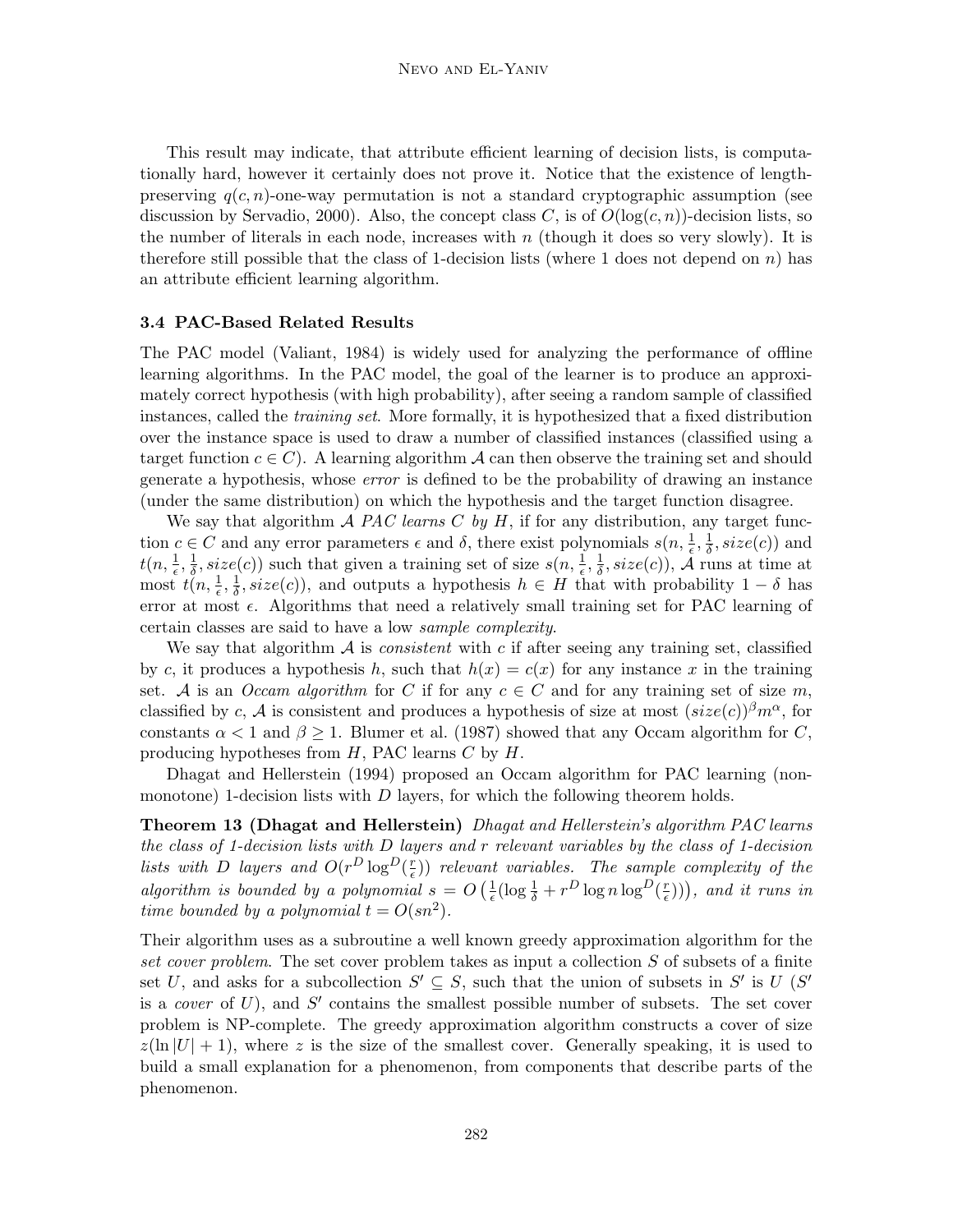**Multi-Layered Winnow (**D, α**)** 1. Initialize all weights  $w_{i,j}$  to 1. 2. Given an instance  $\vec{x} = \langle x_1, \ldots, x_n \rangle$ , calculate  $\vec{y} := \mathbf{W} \cdot \vec{x}$ . 3. Let  $i^*$  be the minimal  $i$  s.t.  $y_i \geq n$ . If there is no such  $i$ , set  $i^* := D + 1$ . 4. Output  $o_{i^*}$ , the output function of layer  $i^*$ . We say that layer  $i^*$  fired. 5. Receive  $c(\vec{x})$ . 6. If the algorithm made a mistake: (a) If  $i^* \leq D$ : For each  $1 \leq j \leq n$ , set  $w_{i^*,j} := \alpha^{-x_j} w_{i^*,j}$  (*demote* layer  $i^*$ ). (b) If  $i^* > 1$ : For each  $1 \le j \le n$ , set  $w_{i^*-1,j} := \alpha^{x_j} w_{i^*-1,j}$  (promote layer  $i^*-1$ ). 7. Goto 2.

Figure 5: Multi Layered Winnow.

The basic approach in Dhagat and Hellerstein's algorithm is finding a set of candidates for each layer, starting with layer 1 and moving downwards. A specific literal  $l$  is considered a candidate for layer  $i$  if all classified instances in the training set, in which  $l$  is satisfied but the classification differs from the output of layer  $i$ , can be explained by a "small" set of candidates from higher layers with the right output. Greedy set cover is used for finding such a "small" set, where small is defined to be  $r(\ln |U| + 1)$ , with U being the set of contradicting instances. The candidates for layer 1 are those for which no contradicting instances exist. After setting the sets of candidates, the hypothesis is built by carefully putting literals from these sets into the layers of the decision list. Greedy set cover is used in this stage too.

A major advantage of this algorithm is that it produces a hypothesis which is a decision list, depending on a relatively small number of variables. However, being an Occam algorithm, it carries an offline flavor as it must examine all data before giving a conclusion. It is unclear whether it can be transformed into an online algorithm, and whether it can be analyzed within the mistake bound model (since its hypothesis is approximately correct, there is no guarantee it will ever stop making mistakes).

# **4. Multi Layered Winnow**

We now present a novel algorithm for learning a decision list with a  $\langle 1, 0 \rangle$  default node and D layers. The algorithm attempts to learn an appropriate disjunction in each layer separately, using the basic Winnow algorithm (Section 2.3). A matrix  $\mathbf{W} \in \mathbb{R}^{D \times n}$  of weights is used, in which the *i*-th row represents the weight vector of the Winnow instance in the *i*-th layer.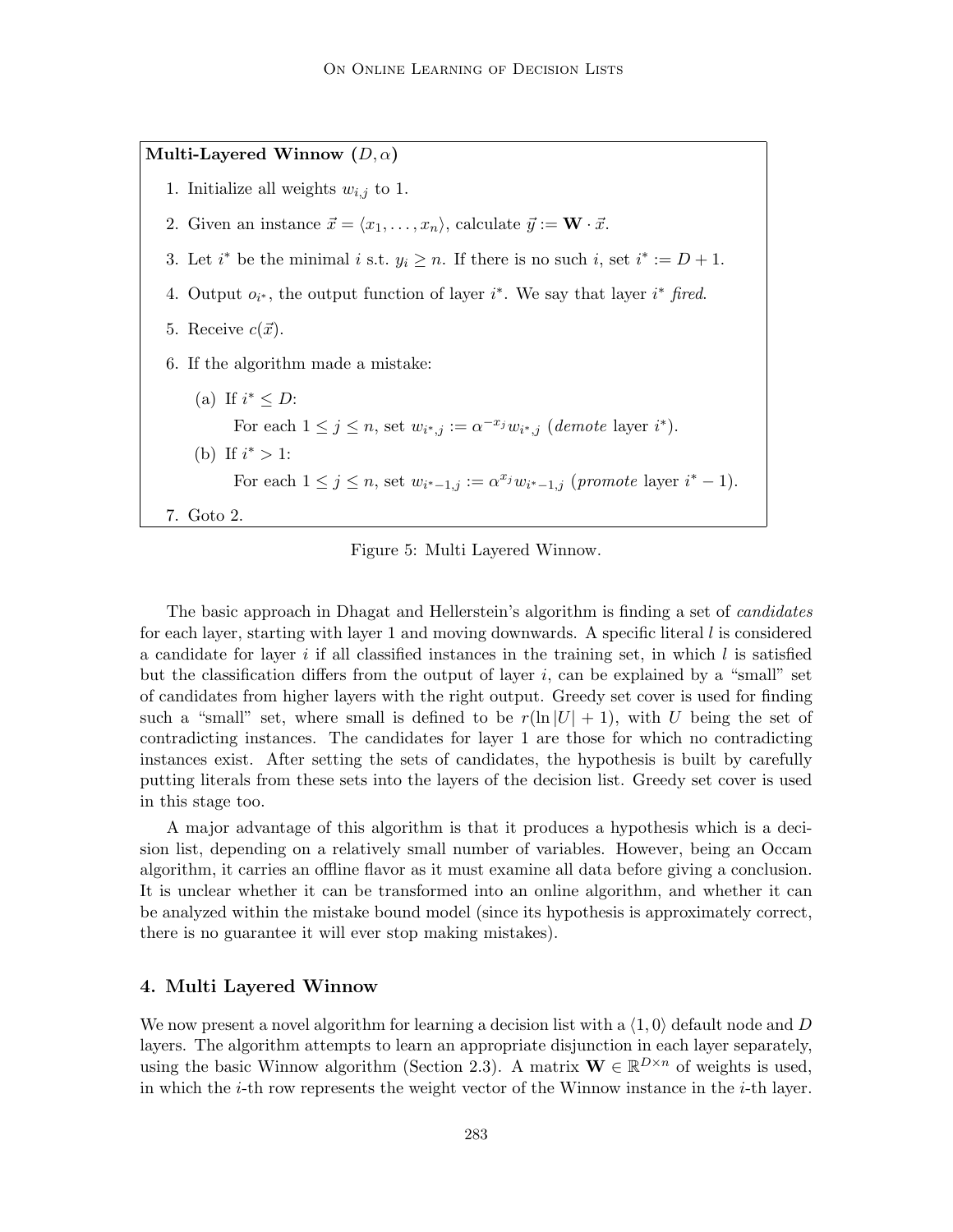As in Rivest's algorithm  $o_i = (D - i + 1) \mod 2$ . A fixed parameter  $\alpha > 1$  controls the learning rate. The algorithm is shown in Figure 5.

Notice that Multi-Layered Winnow  $(1, \alpha)$  is identical to the Winnow algorithm, shown in Subsection 2.3 (a decision list with one layer is simply a monotone disjunction). Therefore, one can view Multi-Layered Winnow as a strict generalization of Winnow.

After each mistake, Multi-Layered Winnow updates the weight vectors of at most **two** layers: layer  $i^*$  and layer  $i^* - 1$ . The output of layer  $i^*$  is the wrong output for  $\vec{x}$ , and the output of layer  $i^* - 1$  is the right one. The reason for the two updates is that any mistake can occur due to two reasons:

- Layer i ∗ was too strong, forcing its output, while a lower layer could classify the instance correctly.
- Layer  $i^* 1$  was too weak. It should have "captured" the instance before layer  $i^*$ , but failed to do so.

Since there is no obvious way to distinguish between the two cases, we try to correct both errors, demoting layer  $i^*$ , and promoting layer  $i^* - 1$ . However, one of the updates might be wrong, providing a specific Winnow instance with a misclassification. We therefore have to prove that after each mistake, at least one of the updates is correct, and that a correct update can compensate for a false update.

#### **4.1 A Mistake Bound Analysis**

Definitions 14–17 refer to the target decision list, which the algorithm attempts to learn. Definition 18 defines for each update step whether it moved the algorithm's hypothesis closer to the target function or not.

**Definition 14** The **minimal layer** of a variable  $x_j$  (denoted  $l(x_j)$ ) is the index of the highest layer in which the variable appears. If no such layer exists,  $l(x_i) = D + 1$ .

**Example 1** In the decision list, shown in Figure 1, the minimal layer of  $x_5$  is  $\mathcal{Z}(l(x_5)=2)$ . The minimal layer of  $x_{16}$  is 5.

**Definition 15** For any layer i, the **primary variable set** (denoted  $R_i$ ) is defined to be  $R_i \triangleq \{x_j : l(x_j) = i\}.$ 

**Example 2** In the decision list, shown in Figure 1, the primary variable set of layer 3 is  $R_3 = \{x_{11}, x_8, x_1\}.$ 

**Definition 16** For any layer i, the **relevance variable set** (denoted  $\tilde{R}_i$ ) is defined to be

$$
\tilde{R}_i \triangleq \bigcup_{\substack{o_j = o_i \\ j \le i}} R_j.
$$

**Example 3** In the decision list, shown in Figure 1, the relevance variable set of layer 3 is  $\tilde{R}_3 = \{x_{11}, x_8, x_1, x_7\}$ . Notice that for layer 1,  $\tilde{R}_1 = R_1 = \{x_7\}$  (there are no layers with a smaller index).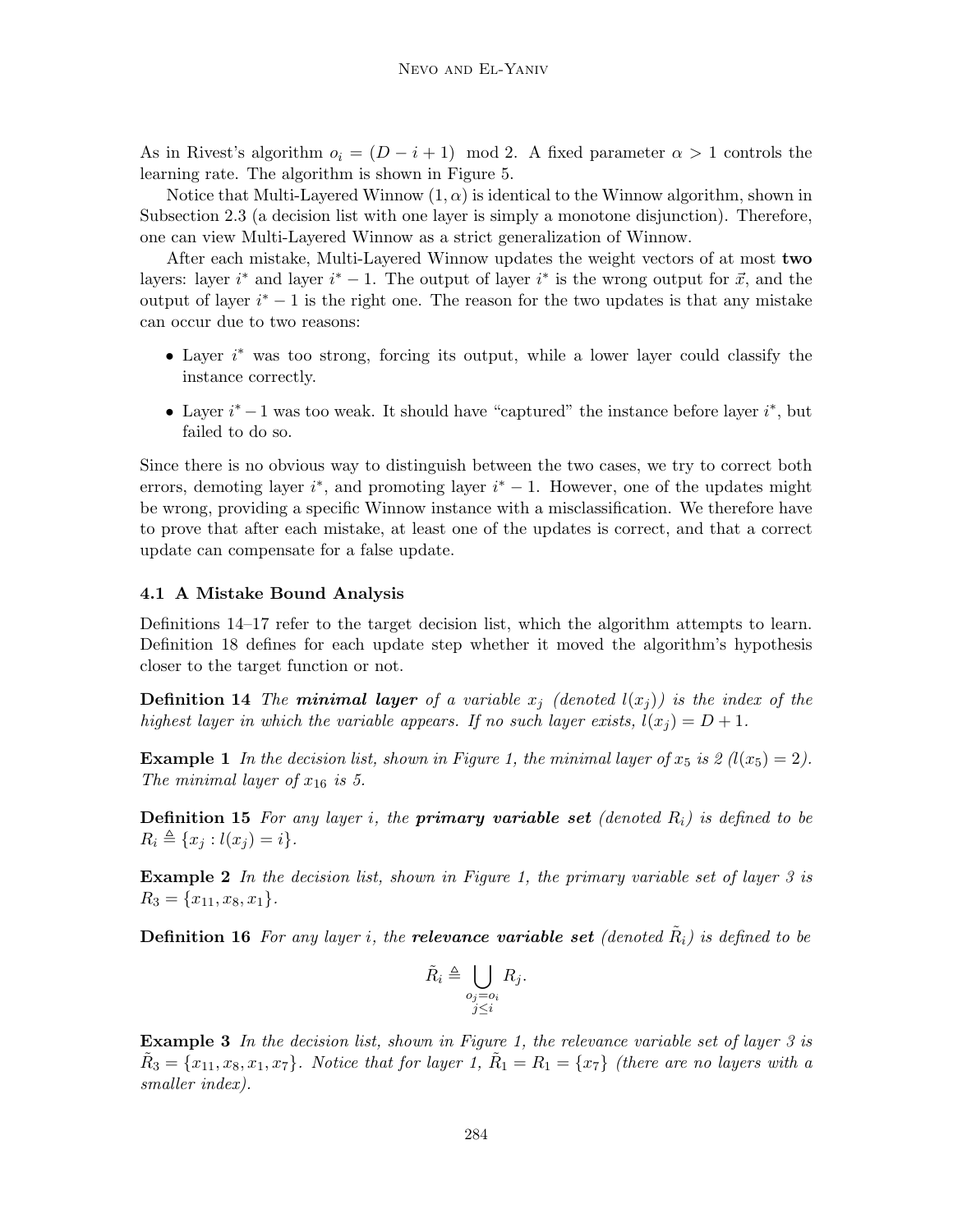**Note:** From now on we will ignore zero instances, i.e., instances in which  $\vec{x} = \vec{0}$ . Such instances do not change the mistake bound, as the algorithm always predicts 0 for them, which is the correct classification in any decision list with a  $\langle 1, 0 \rangle$  default node.

**Definition 17** Given an instance  $\vec{x}$ , we define the **dominant layer** (denoted  $l_{dom}(\vec{x})$ ), as

 $l_{dom}(\vec{x}) \triangleq \min\{l(x_i) : x_i = 1\}.$ 

Following the definition of a decision list, this is the layer, whose output determines  $c(\vec{x})$ . We also define the **dominant variable** (denoted  $x_{dom}(\vec{x})$ ) to be any variable of the (non empty) set  $\{x_i : l(x_i) = l_{dom}(\vec{x}) \wedge x_i = 1\}.$ 

**Example 4** In the decision list, shown in Figure 1, the dominant layer for the instance  $\vec{x} = 10000001000...$  is layer 3  $(l_{dom}(\vec{x})=3)$ . The dominant variable can be either  $x_1$ or  $x_8$  (but not  $x_{11}$  as it gets a 0 assignment).

**Definition 18** When layer i<sup>\*</sup> is demoted, we say that it is **falsely demoted** if there is a variable  $x_j \in R_{i^*}$ , for which  $w_{i^*,j}$  is decreased. Otherwise we say that it is **correctly** demoted. Similarly, when layer i<sup>\*</sup> − 1 is promoted, we say that it is **falsely promoted** if there is no variable  $x_i \in R_{i^*-1}$ , for which  $w_{i^*-1,j}$  is increased. Otherwise we say that it is *correctly promoted*.

**Lemma 19** On each update, if no layer was demoted, then layer D was correctly promoted.

**Proof** By inspection of the algorithm, if no layer was demoted it must be that  $i^* = D + 1$ , and layer D was promoted. Since the correct output for  $\vec{x}$  was 1, layer  $l_{dom}(\vec{x})$  must have output 1. It follows that  $x_{dom}(\vec{x}) \in R_D$ . Also,  $x_{dom}(\vec{x})$  must have an assignment 1 in  $\vec{x}$ , so its weight in layer  $D$  was increased. Layer  $D$  was therefore correctly promoted.

#### **Lemma 20** On each update, if no layer was promoted, then layer 1 was correctly demoted.

**Proof** By inspection of the algorithm, if no layer was promoted, we clearly had  $i^* = 1$ (layer 1 fired), and thus layer 1 was demoted. If layer 1 was falsely demoted, we must had a variable  $x_j \in R_1 = R_1$ , for which the weight in layer 1 was decreased. This means  $x_j$  had an assignment 1 in  $\vec{x}$ . However giving an assignment 1 to  $x_j \in R_1$  forces the **target** decision list to output the output function of layer 1. Thus, no mistake should have happened.  $\blacksquare$ 

**Lemma 21** If the algorithm falsely demoted layer i<sup>\*</sup> after seeing  $\vec{x}$ , then  $l_{dom}(\vec{x}) < i^*$ .

**Proof** Clearly,  $l_{dom}(\vec{x}) \neq i^*$ , as the two layers must have different outputs. By definition, any variable  $x_j$ , for which  $l(x_j) < l_{dom}(\vec{x})$  must had a 0 assignment in  $\vec{x}$ . Therefore, if  $l_{dom}(\vec{x}) > i^*$ , then any variable  $x_j \in \tilde{R}_{i^*}$  (for which  $l(x_j) \leq i^*$ ) must had a 0 assignment. It follows that there was no variable  $x_j \in R_{i^*}$ , for which the weight  $w_{i^*,j}$  was decreased, and that layer  $i^*$  was correctly demoted.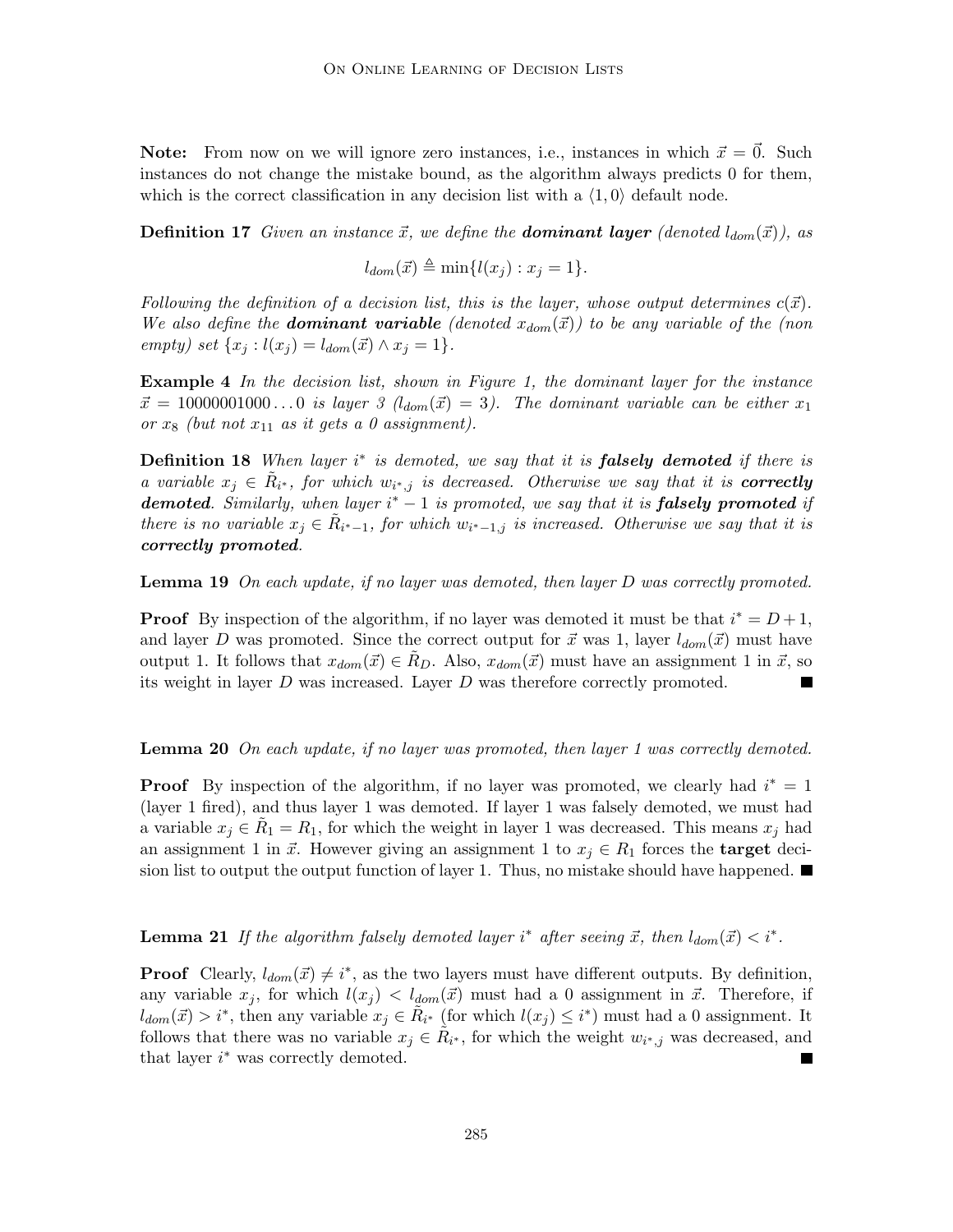**Lemma 22** After each mistake, the algorithm either correctly promotes a layer, or correctly demotes a layer (or both).

**Proof** We show that the algorithm cannot falsely demote layer  $i^*$  and falsely promote layer  $i^* - 1$ . Suppose the algorithm falsely demoted layer  $i^*$ . From Lemma 21 we know that  $l_{dom}(\vec{x}) \leq i^* - 1$ . Also, layer  $l_{dom}(\vec{x})$  and layer  $i^* - 1$  have the same output, so by definition  $x_{dom}(\vec{x}) \in \tilde{R}_{i^*-1}$ . Since  $x_{dom}(\vec{x})$  had an assignment 1, its weight in layer  $i^* - 1$ was increased. Therefore, layer  $i^* - 1$  was correctly promoted. П

The above lemmas imply that we can consider only 5 possible updates:

**Case 1:** Layer 1 is correctly demoted, while no other layer is promoted.

**Case 2:** Layer  $i^*$  is correctly demoted, and layer  $i^* - 1$  is correctly promoted.

**Case 3:** Layer  $i^*$  is falsely demoted, and layer  $i^* - 1$  is correctly promoted.

**Case 4:** Layer  $i^*$  is correctly demoted, and layer  $i^* - 1$  is falsely promoted.

**Case 5:** Layer D is correctly promoted, while no other layer is demoted.

The above 5 cases form a partition of all possible updates. Since every mistake is followed by an update, a bound on the number of updates, entails a mistake bound for the algorithm. Denoting by  $M(i)$  a bound on the number of updates, that fall into Case i,  $M(1) + M(2) +$  $M(3) + M(4) + M(5)$  is a mistake bound for the algorithm. Before bounding each of the  $M(i)$ s, we need the following lemma (inspired by Littlestone, 1988).

**Lemma 23** Let  $w_{i,j}^{(t)}$  denote the weight  $w_{i,j}$  after the t-th trial. Then  $\forall i, j, t, w_{i,j}^{(t)} < \alpha n$ .

**Proof** Initially, all weights  $w_{i,j}^{(0)}$  are set to 1. Since  $\alpha > 1$ , we have that  $w_{i,j}^{(0)} < \alpha n$ . The value of  $w_{i,j}^{(t)}$  was increased in the t-th trial only if  $\sum_{j=1}^{n} w_{i,j}^{(t-1)} x_j < n$  and  $x_j = 1$ . These conditions can occur only if  $w_{i,j}^{(t-1)} < n$ . Thus,  $w_{i,j}^{(t)} < \alpha n$ .

**Theorem 24**  $M(2) + M(3) + M(5) < 2r^D(\log_2 n + 1)$ .

**Proof** Consider the following potential function:

$$
\Phi(t) = \sum_{i=1}^{D} r^{D-i} \sum_{x_j \in \tilde{R}_i} \left( \log_{\alpha} \alpha n - \log_{\alpha} w_{i,j}^{(t)} \right).
$$

Informally,  $\Phi(t)$  measures in each layer how far are the weights of the relevant variables from  $\alpha n$  (weights of relevant variables should get values as high as possible). Through the coefficient  $r^{D-i}$ , the function gives a higher importance to higher layers than to lower layers.

First, we notice that  $\forall t : \Phi(t) > 0$ . This is immediate from Lemma 23. Also, since all weights are initialized to 1 we get:

$$
\Phi(0) = \log_{\alpha} \alpha n \sum_{i=1}^{D} r^{D-i} \sum_{x_j \in \tilde{R}_i} 1 = \log_{\alpha} \alpha n \sum_{i=1}^{D} r^{D-i} |\tilde{R}_i|.
$$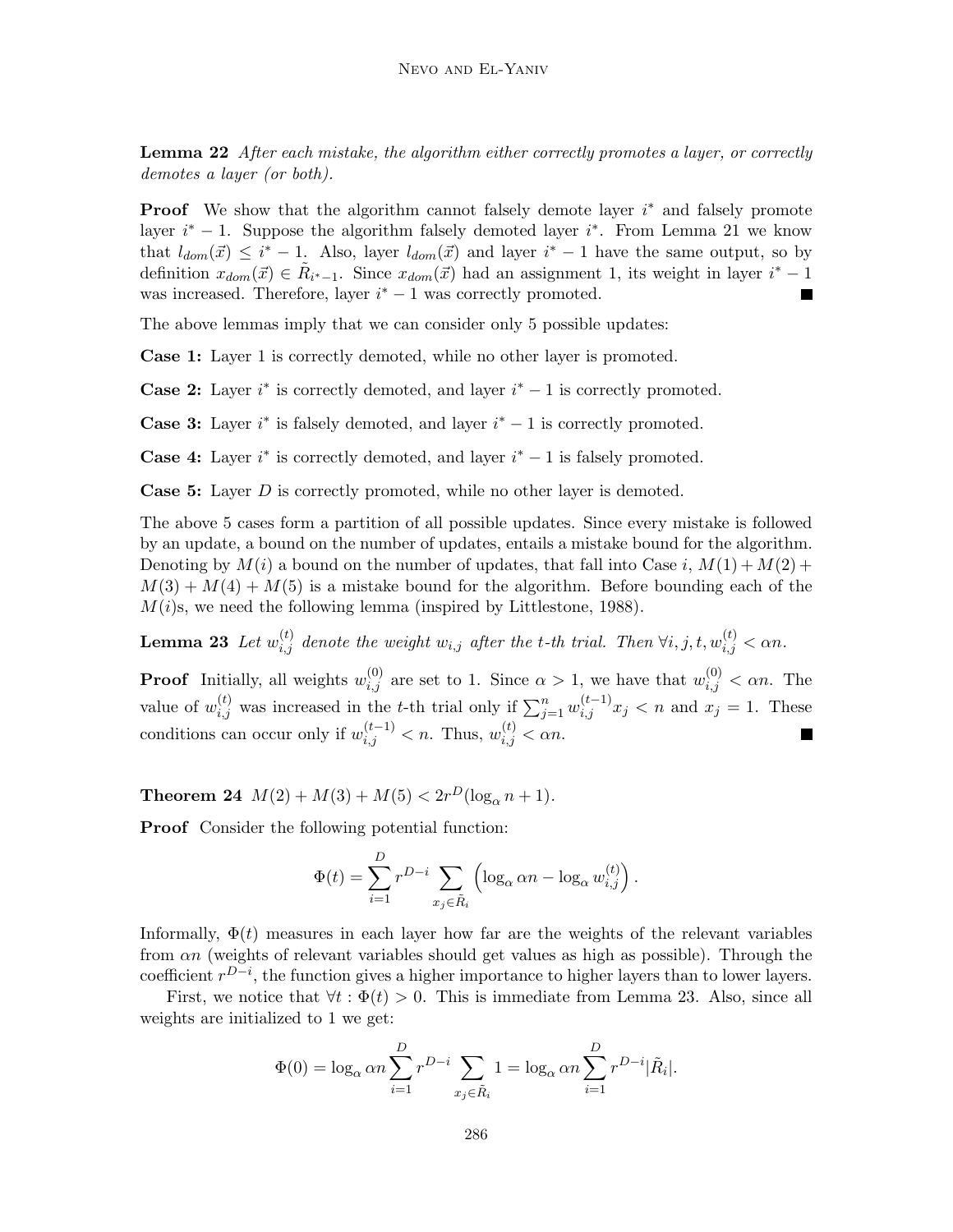An upper bound for  $\Phi(0)$  is achieved by pessimistically assuming that all r relevant variables appear in all  $R_i$ s. Thus we have:

$$
\Phi(0) \le \log_{\alpha} \alpha n \sum_{i=1}^{D} r^{D-i} r = \log_{\alpha} \alpha n \sum_{i=1}^{D} r^{i} < 2r^{D} (\log_{\alpha} n + 1).
$$

We now notice that updates of Case 1 and of Case 4 do not change the potential function (i.e., after an update of type 1 or 4 at the t-th trial,  $\Delta \Phi(t) = \Phi(t) - \Phi(t-1) = 0$ ). This is because when layer  $i^*$  is correctly demoted, the weight  $w_{i^*,j}$  is unchanged for each variable  $x_j \in \tilde{R}_{i^*}$ . Similarly, when layer  $i^* - 1$  is falsely promoted, the weight  $w_{i^* - 1,j}$  is unchanged for any  $x_j \in R_{i^*-1}$ .

Next, we show that every update of Cases 2, 3 and 5 decreases  $\Phi(t)$  by at least 1. Since the potential function is always positive and cannot increase, this proves the theorem.

**Case 2:** Since layer  $i^*$  is correctly demoted, the weight  $w_{i^*,j}$  is unchanged for any variable  $x_j \in R_{i^*}$ . Therefore, the demotion step does not change the potential function. Since layer  $i^* - 1$  is correctly promoted, there is at least one variable  $x_j \in \tilde{R}_{i^*-1}$ , that has an assignment 1. Thus,

$$
\Delta \Phi(t) = \Phi(t) - \Phi(t-1) =
$$
\n
$$
= \sum_{i=1}^{D} r^{D-i} \sum_{x_j \in \tilde{R}_i} \left( \log_{\alpha} \alpha n - \log_{\alpha} w_{i,j}^{(t)} \right) - \sum_{i=1}^{D} r^{D-i} \sum_{x_j \in \tilde{R}_i} \left( \log_{\alpha} \alpha n - \log_{\alpha} w_{i,j}^{(t-1)} \right) =
$$
\n
$$
= r^{D-(i^{*}-1)} \sum_{x_j \in \tilde{R}_{i^{*}-1}} \left( -\log_{\alpha} w_{i^{*}-1,j}^{(t)} \right) - r^{D-(i^{*}-1)} \sum_{x_j \in \tilde{R}_{i^{*}-1}} \left( -\log_{\alpha} w_{i^{*}-1,j}^{(t-1)} \right) =
$$
\n
$$
= r^{D-(i^{*}-1)} \sum_{x_j \in \tilde{R}_{i^{*}-1}} \left( \log_{\alpha} w_{i^{*}-1,j}^{(t-1)} - \log_{\alpha} w_{i^{*}-1,j}^{(t)} \right) =
$$
\n
$$
= r^{D-(i^{*}-1)} \sum_{x_j \in \tilde{R}_{i^{*}-1}} \left( \log_{\alpha} w_{i^{*}-1,j}^{(t-1)} - \log_{\alpha} \alpha w_{i^{*}-1,j}^{(t-1)} \right) =
$$
\n
$$
= r^{D-(i^{*}-1)} \sum_{x_j \in \tilde{R}_{i^{*}-1}} \log_{\alpha} \frac{1}{\alpha} = -r^{D-(i^{*}-1)} \sum_{x_j \in \tilde{R}_{i^{*}-1}} 1 \leq -r^{D-(i^{*}-1)} \leq -1.
$$

**Case 3:** We follow the equalities of Case 2, to state that the correct promotion of layer  $i^*$  – 1 has the following contribution to  $\Delta\Phi(t)$ :

$$
\Delta\Phi_{\rm prom}(t)=-r^{D-(i^*-1)}\sum_{\substack{x_j\in\tilde{R}_{i^*-1}\\x_j=1}}1
$$

and, similarly, the false demotion of layer  $i^*$  (in which weights are **divided** by  $\alpha$ ) contributes the following:

$$
\Delta\Phi_{\text{dem}}(t) = r^{D-i^*} \sum_{\substack{x_j \in \tilde{R}_{i^*} \\ x_j = 1}} 1.
$$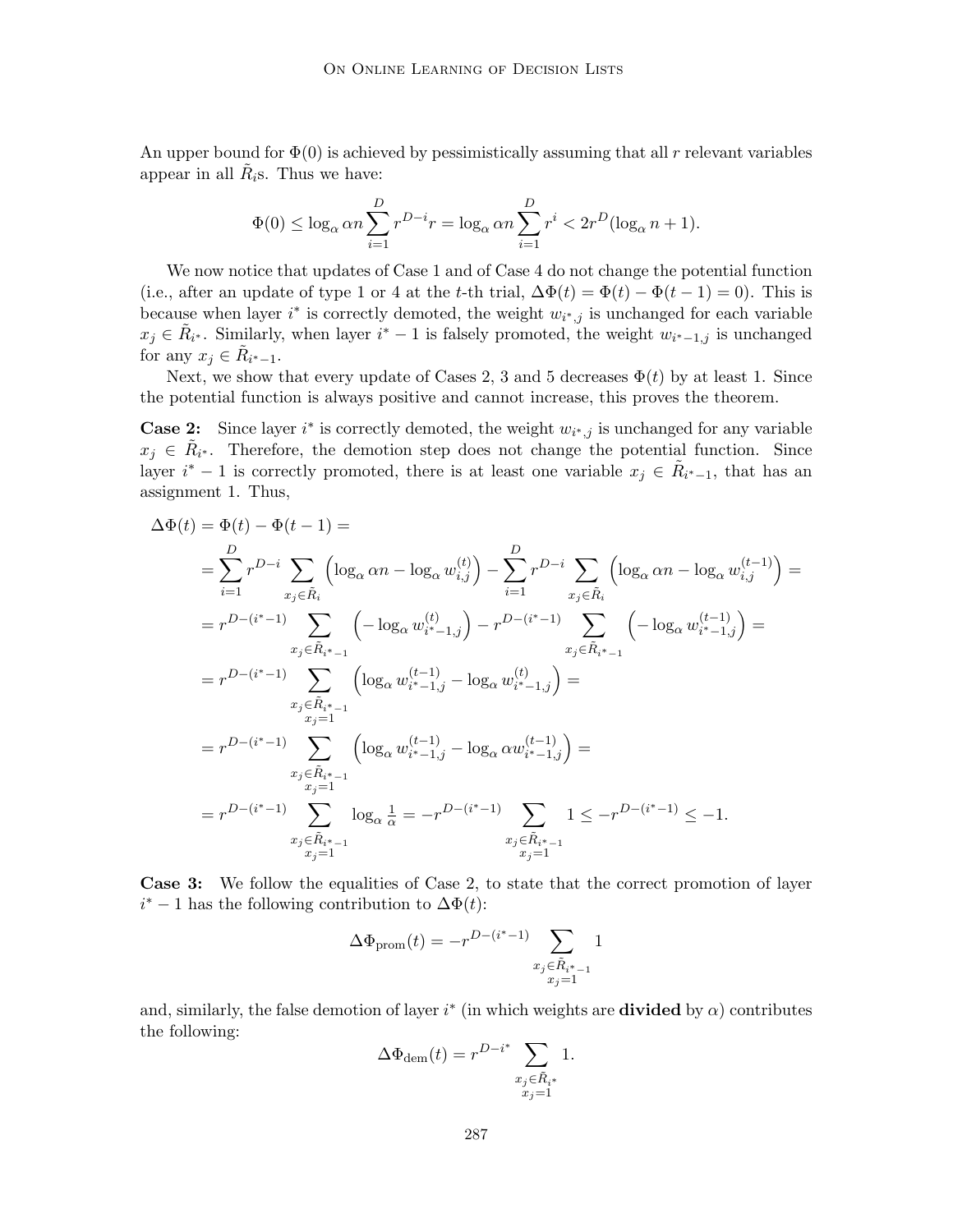Clearly  $x_{dom}(\vec{x}^{(t)}) \notin \tilde{R}_{i^*}$ , so we can give an upper bound for  $\Delta \Phi_{dem}(t)$ :

$$
\Delta \Phi_{\text{dem}}(t) = r^{D-i^*} \sum_{\substack{x_j \in \tilde{R}_{i^*} \\ x_j = 1}} 1 \le (r - 1)r^{D-i^*}.
$$

On the other hand, since layer  $i^* - 1$  is correctly promoted, there is at least one variable  $x_m \in \tilde{R}_{i^*-1}$ , that has an assignment 1, and for which the weight  $w_{i^*-1,m}$  is doubled. Therefore,

$$
\Delta \Phi_{\text{prom}}(t) = -r^{D-(i^{*}-1)} \sum_{\substack{x_j \in \tilde{R}_{i^{*}-1} \\ x_j = 1}} 1 \leq -r^{D-(i^{*}-1)}
$$

and we can conclude that

$$
\Delta \Phi(t) = \Delta \Phi_{\text{dem}}(t) + \Delta \Phi_{\text{prom}}(t) \le (r-1)r^{D-i^*} - r^{D-(i^*-1)} = -r^{D-i^*} \le -1.
$$

**Case 5:** Same as Case 2, without any layer being demoted and with  $i^* = D + 1$ . Notice that only Case 3 updates make use of the exponential coefficient  $r^{D-i}$ , which contributes the  $r^D$  factor to the mistake bound. Thus, Case 3 updates are the real "bottleneck" of our algorithm.

**Theorem 25** 
$$
M(1) + M(2) + M(3) + M(4) < \frac{\alpha^{D+1} - \alpha}{\alpha - 1} \left[ \frac{\alpha}{(\alpha - 1)^2} + M(5) \right].
$$

**Proof** Consider the following potential function:

$$
\Psi(t) = \sum_{i=1}^{D} \frac{\alpha^{i+1} - \alpha}{(\alpha - 1)^2} \sum_{j=1}^{n} \frac{w_{i,j}^{(t)}}{n}.
$$

Informally,  $\Psi(t)$  measures how much "noise" exists in our system (i.e., how high are the weights, including weights of irrelevant attributes). The function is more sensitive to noise in lower layers, than to noise in upper layers.

First, we notice that  $\forall t : \Psi(t) > 0$ , as the weights are always positive. Next, we give an upper bound for  $\Psi(0)$ :

$$
\Psi(0) = \sum_{i=1}^{D} \frac{\alpha^{i+1} - \alpha}{(\alpha - 1)^2} \sum_{j=1}^{n} \frac{1}{n} = \sum_{i=1}^{D} \frac{\alpha^{i+1} - \alpha}{(\alpha - 1)^2} < \frac{\alpha}{(\alpha - 1)^2} \sum_{i=1}^{D} \alpha^i = \frac{\alpha}{(\alpha - 1)^2} \cdot \frac{\alpha^{D+1} - \alpha}{\alpha - 1}.
$$

We now show that every update, except of Case 5 updates, decreases the potential function by at least 1.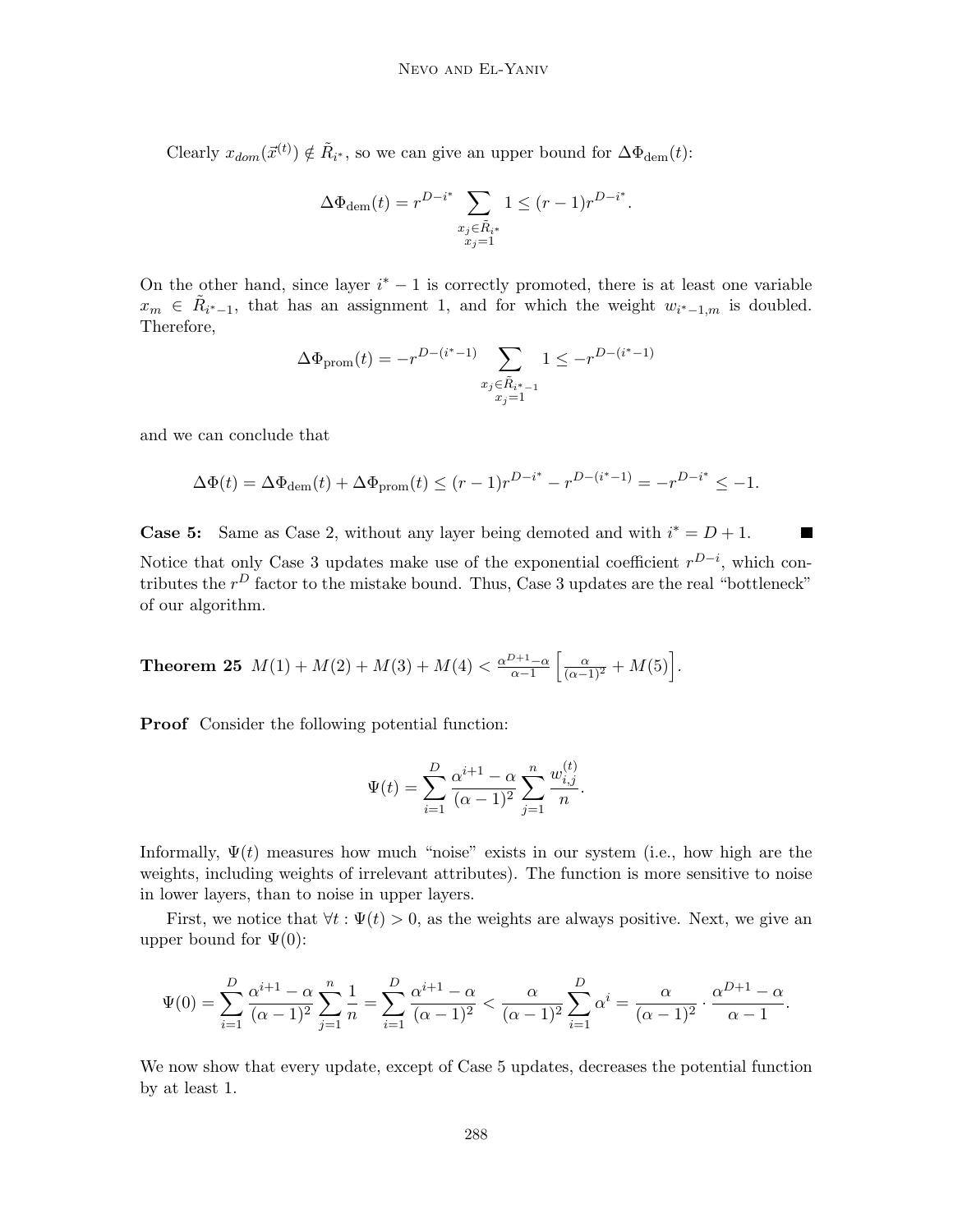Case 1: Layer 1 is demoted following trial t. Therefore, layer 1 was the layer that fired, so before the demotion we had that  $\sum_{x_j=1}^{\infty} w_{1,j}^{(t-1)} \geq n$ . It follows that

$$
\Delta\Psi(t) = \Psi(t) - \Psi(t-1) = \sum_{i=1}^{D} \frac{\alpha^{i+1} - \alpha}{(\alpha - 1)^2} \sum_{j=1}^{n} \frac{w_{i,j}^{(t)}}{n} - \sum_{i=1}^{D} \frac{\alpha^{i+1} - \alpha}{(\alpha - 1)^2} \sum_{j=1}^{n} \frac{w_{i,j}^{(t-1)}}{n} =
$$
  

$$
= \frac{\alpha^2 - \alpha}{n(\alpha - 1)^2} \sum_{j=1}^{n} w_{1,j}^{(t)} - \frac{\alpha^2 - \alpha}{n(\alpha - 1)^2} \sum_{j=1}^{n} w_{1,j}^{(t-1)} = \frac{\alpha}{n(\alpha - 1)} \sum_{x_j=1}^{\infty} \left(\frac{1}{\alpha} w_{1,j}^{(t-1)} - w_{1,j}^{(t-1)}\right) =
$$
  

$$
= \frac{\alpha}{n(\alpha - 1)} \frac{1 - \alpha}{\alpha} \sum_{x_j=1}^{n} w_{1,j}^{(t-1)} = -\frac{1}{n} \sum_{x_j=1}^{n} w_{1,j}^{(t-1)} \le -\frac{1}{n} n = -1.
$$

**Cases 2, 3 and 4:** As in case 1, since layer i<sup>\*</sup> fired, we have that  $\sum_{x_j=1} w_{i^*,j}^{(t-1)} \geq n$ . Similarly, since layer  $i^* - 1$  did not fire, it must be that  $\sum_{x_j=1} w_{i^*-1,j}^{(t-1)} < n$ . Therefore,

$$
\Delta\Psi(t) = \Psi(t) - \Psi(t-1) = \sum_{i=1}^{D} \frac{\alpha^{i+1} - \alpha}{(\alpha - 1)^2} \sum_{j=1}^{n} \frac{w_{i,j}^{(t)}}{n} - \sum_{i=1}^{D} \frac{\alpha^{i+1} - \alpha}{(\alpha - 1)^2} \sum_{j=1}^{n} \frac{w_{i,j}^{(t-1)}}{n} =
$$
  
\n
$$
= \frac{\alpha^{i^*} - \alpha}{n(\alpha - 1)^2} \sum_{x_j=1}^{\alpha^{i^*} - 1} \left( \alpha w_{i^* - 1,j}^{(t-1)} - w_{i^* - 1,j}^{(t-1)} \right) + \frac{\alpha^{i^* + 1} - \alpha}{n(\alpha - 1)^2} \sum_{x_j=1}^{\alpha^{i^*} - 1} \left( \frac{1}{\alpha} w_{i^*,j}^{(t-1)} - w_{i^*,j}^{(t-1)} \right) =
$$
  
\n
$$
= \frac{\alpha^{i^*} - \alpha}{n(\alpha - 1)^2} \cdot (\alpha - 1) \sum_{x_j=1}^{\alpha^{i^*} - 1} w_{i^* - 1,j}^{(t-1)} + \frac{\alpha^{i^* + 1} - \alpha}{n(\alpha - 1)^2} \cdot \frac{1 - \alpha}{\alpha} \sum_{x_j=1}^{\alpha^{i^*} - 1} w_{i^*,j}^{(t-1)} <
$$
  
\n
$$
< \frac{\alpha^{i^*} - \alpha}{n(\alpha - 1)} \cdot n - \frac{\alpha^{i^*} - 1}{n(\alpha - 1)} \cdot n = \frac{1 - \alpha}{\alpha - 1} = -1.
$$

**Case 5:** Layer D was promoted, so it surely did not fire. We must have then that  $\sum_{x_j=1}^{\infty} w_{D,j}^{(t-1)}$  < n. If follows that:

$$
\Delta\Psi(t) = \frac{\alpha^{D+1} - \alpha}{(\alpha - 1)^2} \sum_{x_j=1} \frac{\alpha w_{D,j}^{(t-1)} - w_{D,j}^{(t-1)}}{n} =
$$
  
= 
$$
\frac{\alpha^{D+1} - \alpha}{(\alpha - 1)^2} \cdot \frac{\alpha - 1}{n} \sum_{x_j=1} w_{D,j}^{(t-1)} < \frac{\alpha^{D+1} - \alpha}{(\alpha - 1)^2} \cdot \frac{\alpha - 1}{n} n = \frac{\alpha^{D+1} - \alpha}{\alpha - 1}.
$$

 $\left[\frac{\alpha}{(\alpha-1)^2} + M(5)\right]$  updates It is now immediate that there cannot be more than  $\frac{\alpha^{D+1}-\alpha}{\alpha-1}$ of Cases 1, 2, 3 and 4, as the potential function must remain positive. This completes the proof.  $\blacksquare$ 

**Theorem 26** Multi-Layered Winnow  $(D, \alpha)$  learns the class of monotone 1-decision lists with a  $\langle 1, 0 \rangle$  default node and D layers, making at most  $(D+1)\alpha^D \left[2r^D \log_\alpha(\alpha n) + \frac{\alpha}{(\alpha-1)^2}\right]$ i mistakes.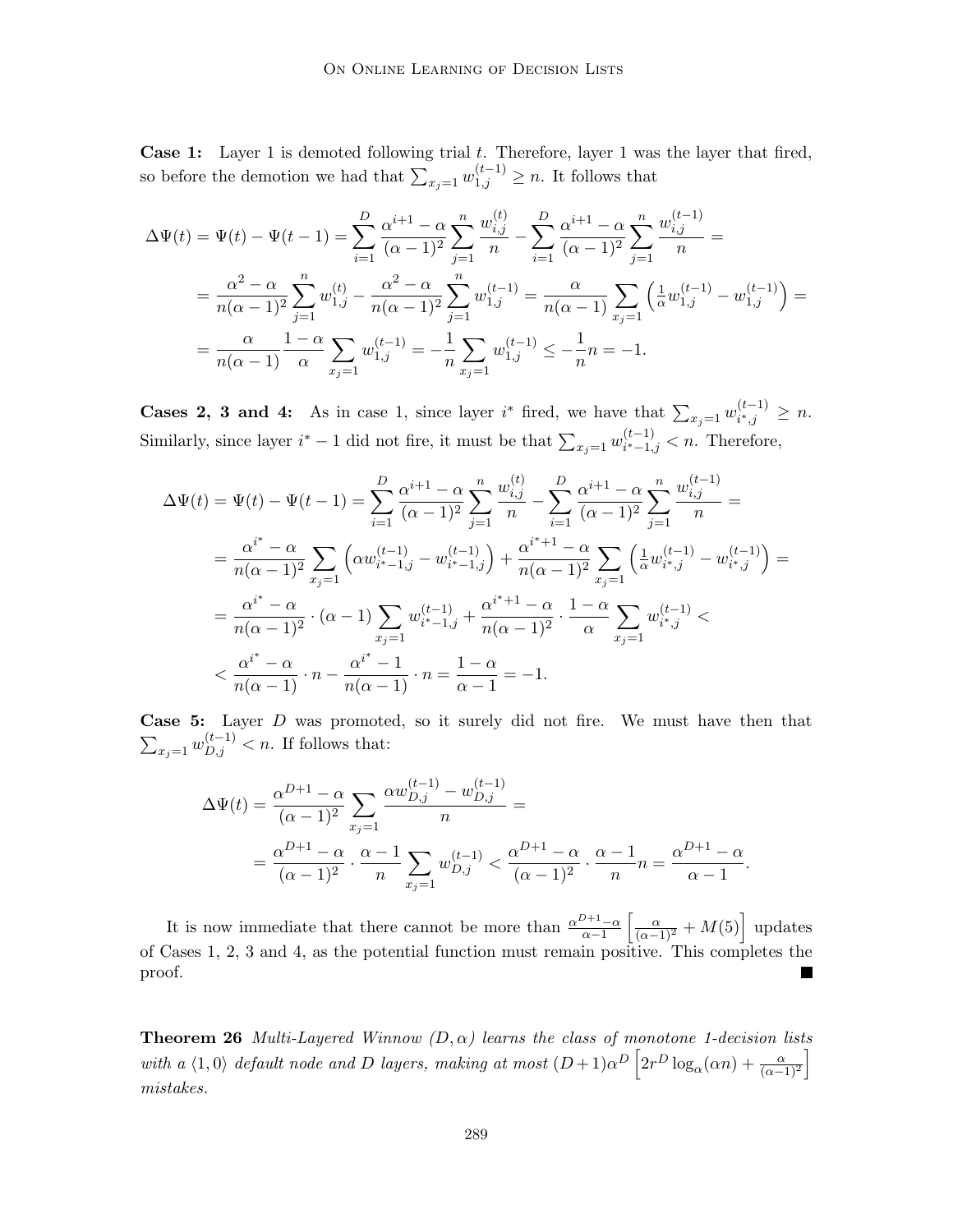**Proof** First notice that the running time of the algorithm is  $O(Dn)$  per instance, and therefore polynomial in n, in r and in  $size(c)$  (recall that  $size(c) = O(r \log n)$ ). By adding the bounds from Theorem 24 and Theorem 25 we conclude that the mistake bound,  $M$ , satisfies

$$
M < M(1) + 2M(2) + 2M(3) + M(4) + M(5) \n
$$
< \frac{\alpha^{D+1} - \alpha}{\alpha - 1} \left[ \frac{\alpha}{(\alpha - 1)^2} + M(5) \right] + 2r^D \log_{\alpha}(\alpha n) \n< \frac{\alpha^{D+1} - \alpha}{\alpha - 1} \left[ \frac{\alpha}{(\alpha - 1)^2} + 2r^D \log_{\alpha}(\alpha n) \right] + 2r^D \log_{\alpha}(\alpha n) =
$$
\n
$$
= 2 \frac{\alpha^{D+1} - 1}{\alpha - 1} \cdot r^D \log_{\alpha}(\alpha n) + \frac{\alpha^{D+2} - \alpha^2}{(\alpha - 1)^3} \n< \sum_{i=0}^{D} \alpha^i \cdot \left[ 2r^D \log_{\alpha}(\alpha n) + \frac{\alpha}{(\alpha - 1)^2} \right] < (D+1)\alpha^D \left[ 2r^D \log_{\alpha}(\alpha n) + \frac{\alpha}{(\alpha - 1)^2} \right].
$$
$$

Substituting  $\alpha = 2^{1/D}$  simplifies the bound to become  $O(D^2 r^D \log n)$ .

Using the reductions shown in Lemma 1 and in Lemma 2 we can extend the target class that Multi-Layered Winnow can learn, as given by the following corollary.

**Corollary 27** For any constant k, Multi-Layered Winnow  $(D, \alpha)$  learns the class of kdecision lists with D layers, making  $O(r^{k} \log n^k) = O(kr^{k} \log n)$  mistakes.

The following theorem and corollary state that the mistake bound's exponential dependence on D is inherent to the algorithm.

**Theorem 28** For any decision list with D layers that satisfies  $n \geq r \frac{\alpha}{\alpha-1}$ , there exists a sequence of instances, on which Multi-Layered Winnow  $(D, \alpha)$  makes at least  $\prod_{i=1}^{D} |R_i|$ mistakes.

**Proof** See Appendix A.

**Corollary 29** Consider a decision list with D layers of equal size, that is,  $|R_i| = \frac{r}{D}$  for any  $1 \leq i \leq D$ . If such a decision list is defined over  $n \geq r \frac{\alpha}{\alpha-1}$  attributes, then there exists a sequence of instances on which Multi-Layered Winnow  $(D, \alpha)$  makes at least  $(\frac{r}{D})^D$ mistakes.

### **4.2 Learning with an Arbitrary (Unknown) Number of Layers**

We now want to eliminate the requirement of knowing in advance the number D of layers. We therefore present a meta-algorithm, which uses Multi-Layered Winnow  $(D, \alpha)$  as a black box. The algorithm simply increases the guess for  $D$ , as long as Multi-Layered Winnow  $(D, \alpha)$  makes more mistakes than the worst case bound. Since the bound depends

 $\blacksquare$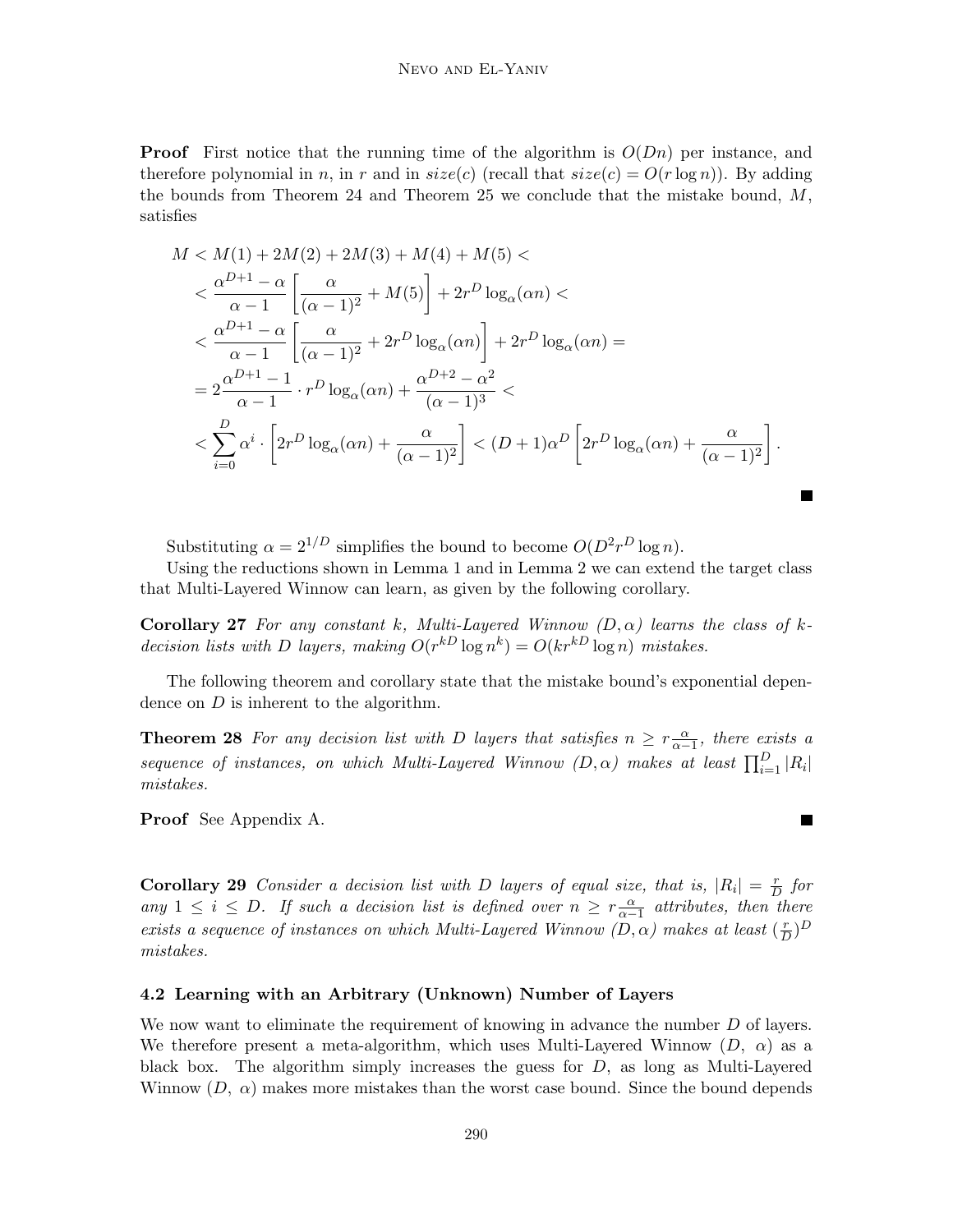```
Multi-Layered Winnow
for r = 1 to nfor d=1 to r
```
for  $D=1$  to d Run Multi-Layered Winnow  $(D, 2)$  until the number of mistakes it makes, exceeds  $8(2r)^d \log(2n)$ .

Figure 6: Multi Layered Winnow - works for an arbitrary number of layers with  $\alpha = 2$ 

also on  $r$ , the number of relevant variables, our algorithm also guesses a value for  $r$ , and increases it as well.

To make things a bit simpler, we now analyze the case  $\alpha = 2$  (the same idea works for any  $\alpha > 1$ ). For this case, the mistake bound given by Theorem 26 can be upper-bounded by  $8(2r)^D \log(2n)$ . Consider the algorithm in Figure 6. To see why this algorithm works, and why each of the three loops is necessary, let  $c$  be the target decision list, and suppose  $c$ has D layers and  $\hat{r}$  relevant variables.

**Lemma 30** In the outer most loop, r never exceeds  $\hat{r}$ .

**Proof** Consider the run of Multi-Layered Winnow  $(D, 2)$ , in which  $r = \hat{r}$  and  $d = D = \hat{D}$ . From Theorem 26 we know that a mistake bound for this run is  $M = (2^{D+2} - 2)r^D \log 2n +$  $2^{D+2} - 4$ . Therefore, the number of mistakes will never exceed  $8(2r)^d \log 2n$ , and this run will never end.

**Lemma 31** If the inner most loop is started with values for r and d that satisfy  $8(2r)^d \log 2n > 8(2\hat{r})^{\hat{D}} \log 2n$ , then  $d > \hat{D}$ , but the inner most loop will never continue beyond  $D = \hat{D}$ .

**Proof** From Lemma 30 we know that  $r \leq \hat{r}$ . It follows that when the inner loop is started with values for r and d which satisfy the inequality, we must have that  $d > D$ . As a result, the inner most loop might run Multi-Layered Winnow $(D)$  with  $D = D$ , but as in Lemma 30, the number of mistakes in such run will never exceed  $8(2r)^d \log 2n$ , and the loop will never continue beyond  $D = D$ .

**Lemma 32** Any run of Multi-Layered Winnow (D, 2) cannot make more than  $8(2\hat{r})^{\hat{D}+1}$  log  $2n$  mistakes.

**Proof** Consider a specific time, in which the inner most loop is started with specific values of r and d. If r and d satisfy  $8(2r)^d \log 2n \leq 8(2\hat{r})^{\hat{D}} \log 2n$ , then the result trivially follows. Otherwise, consider the first time in which

$$
8(2r)^d \log 2n > 8(2\hat{r})^{\hat{D}} \log 2n.
$$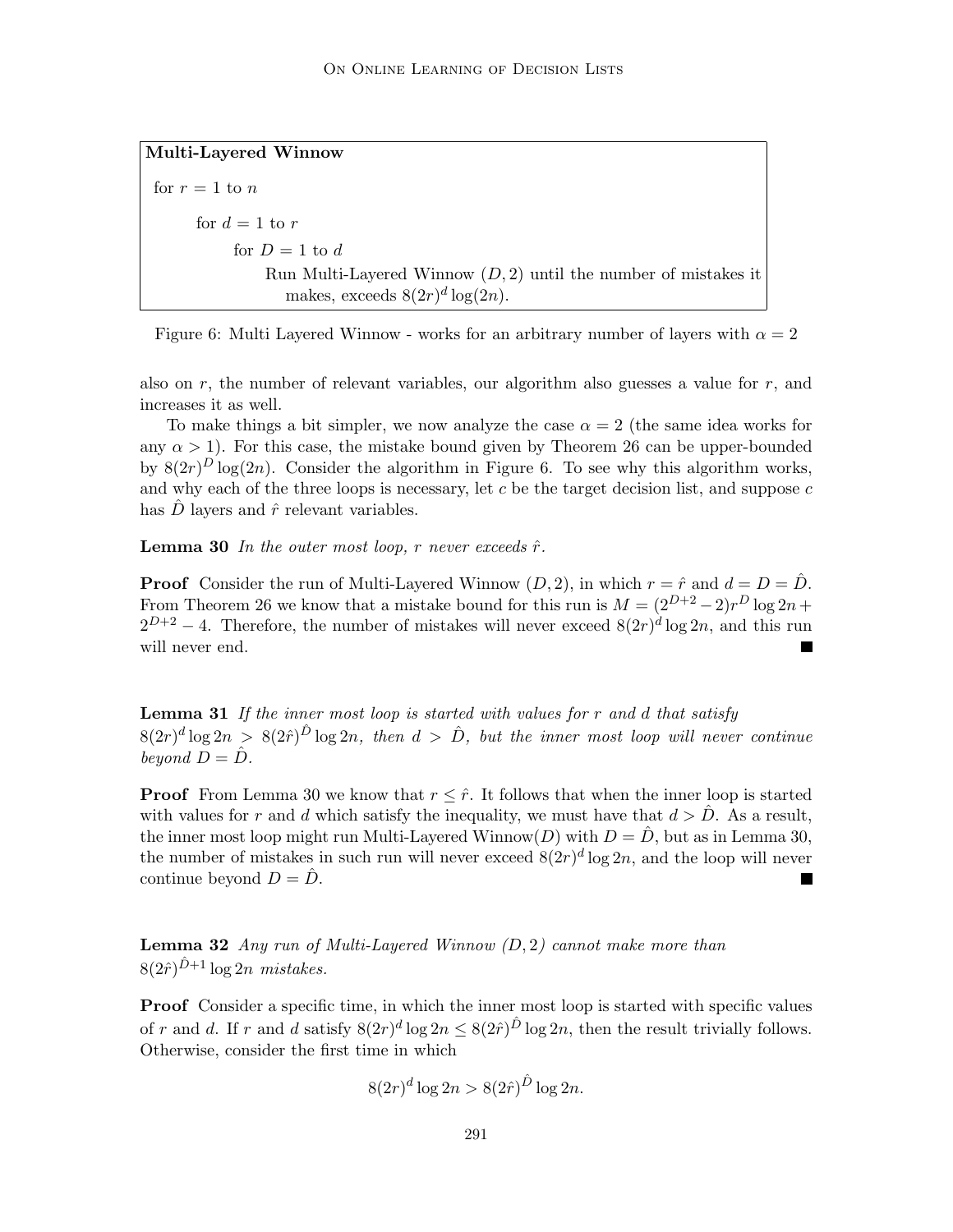Since this is the first run, we know that

$$
8(2r)^{d-1}\log 2n \le 8(2\hat{r})^{\hat{D}}\log 2n
$$

(if  $d = 1$  this is surely true). Multiplying by  $2\hat{r}$  we get:

$$
8(2\hat{r})(2r)^{d-1}\log 2n \le 8(2\hat{r})^{\hat{D}+1}\log 2n,
$$

and since  $r \leq \hat{r}$  we conclude that

$$
8(2r)^d \log 2n \le 8(2\hat{r})^{\hat{D}+1} \log 2n.
$$

Also, from Lemma 31 we know that  $d > D$ , and that the inner most loop will never continue beyond  $D = \hat{D}$ . Thus, no run of Multi-Layered Winnow  $(D, 2)$  with  $r \leq \hat{r}$  makes more than  $8(2\hat{r})^{D+1}$  log 2n mistakes. Ξ

**Theorem 33** Multi-Layered Winnow learns any decision list over n variables with  $\hat{r}$  relevant variables and  $\hat{D}$  layers, making at most  $8(2\hat{r})^{\hat{D}+4} \log 2n$  mistakes.

**Proof** Since the algorithm will never execute an iteration with  $r > \hat{r}$  (Lemma 30), the number of Multi-Layered Winnow  $(D, 2)$  runs is bounded by  $\hat{r}^3$ . Since no run of Multi-Layered Winnow  $(D, 2)$  will make more than  $8(2\hat{r})^{\hat{D}+1}$  log 2n mistakes (Lemma 32), the total number of mistakes in all runs is bounded by  $8(2\hat{r})^{\hat{D}+4} \log 2n$ .

#### **4.3 A Hybrid Algorithm — Multi-Layered Winnow + Rivest's**

Looking closely at the mistake bound analysis of Multi-Layered Winnow  $(D, \alpha)$ , it appears that false demotions have a major contribution to the mistake bound of the algorithm. In fact, it is only due to false demotions (Case 3 updates), that the mistake bound has the expression  $r^D$  in it. Furthermore, the number of mistakes depends heavily on the number of relevant variables, for which the weights were decreased. If in all instances, only a single relevant variable is set (has an assignment 1), there would be no false demotions, and the mistake bound would become  $O(rD\log n)$ , instead of  $O(r^D\log n)$ .

Therefore, we can deduce that Multi-Layered Winnow makes many mistakes, if it encounters instances, in which many (relevant) variables are set. This behaviour is contrary to the behaviour exhibited by Rivest's algorithm. Since Rivest's algorithm eliminates all irrelevant variables, which are set, it makes very few mistakes if it encounters instances with many 1-assigned variables. On the other hand, its weakness is when all instances have a small number of variables which are set. This opposite behaviour of the two algorithms, suggests to combine them together. This way, each algorithm can compensate for the weaknesses of the other.

Figure 7 shows hybrid Multi-Layered Winnow, into which Rivest's algorithm was incorporated. This hybrid runs much like Multi-Layered Winnow, but when a mistake occurs it adds to the demotion and promotion steps, an elimination step as in Rivest's algorithm. The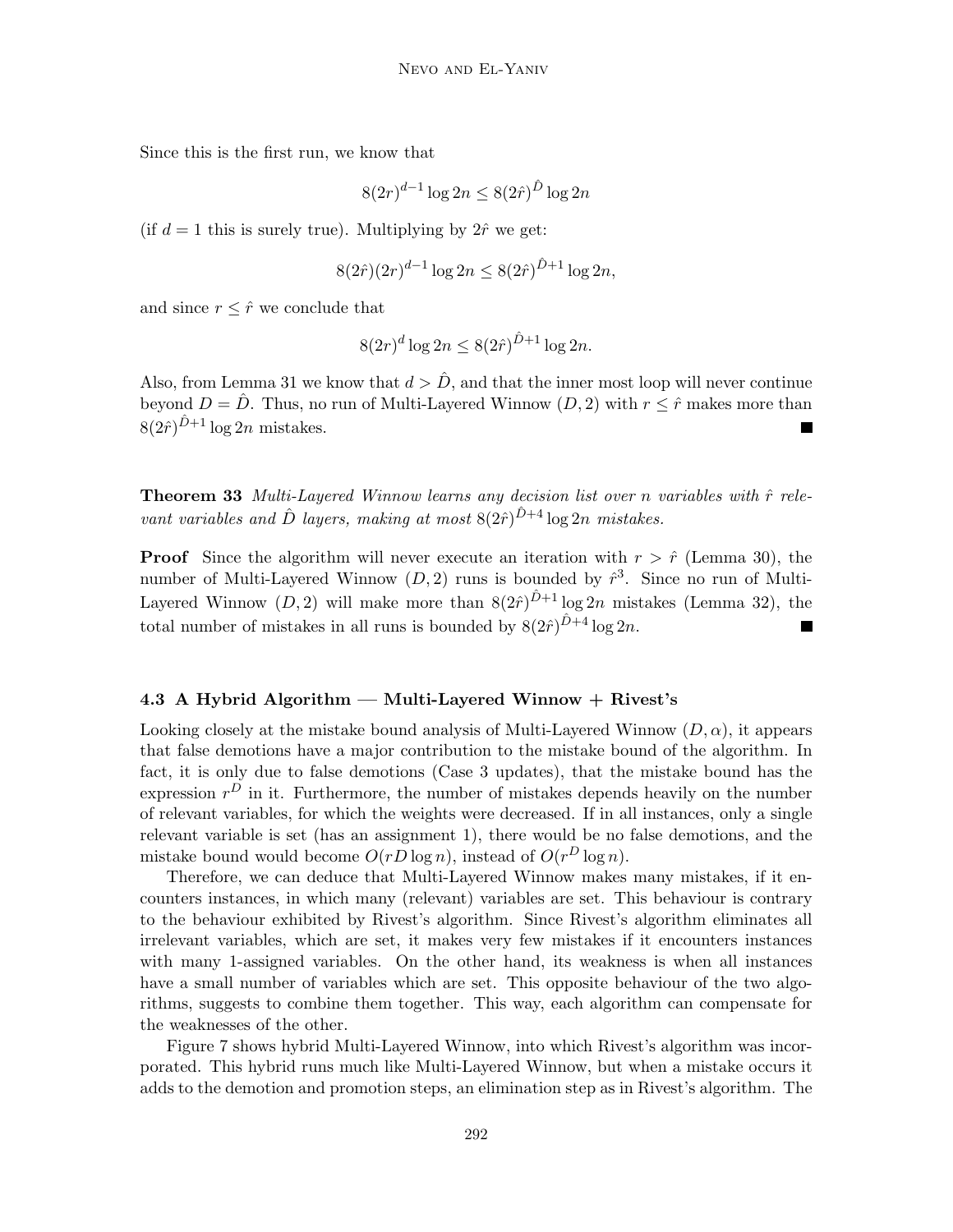**Multi-Layered Winnow + Rivest's**  $(D, \alpha)$ 1. Initialize all weights  $w_{i,j}$  to 1. 2. Given an instance  $\vec{x} = \langle x_1, \ldots, x_n \rangle$ , calculate  $\vec{y} := \mathbf{W} \cdot \vec{x}$ . 3. Let  $i^*$  be the minimal  $i$  s.t.  $y_i \geq n$ . If there is no such  $i$ , set  $i^* := D + 1$ . 4. Let  $k^*$  be the minimal k s.t.  $y_k > 0$ . If there is no such k, set  $k^* := D + 1$ . 5. Output  $o_{i^*}$ , the output function of layer  $i^*$ . 6. Receive  $c(\vec{x})$ . 7. If the algorithm made a mistake: (a) If  $i^* \leq D$ : For each  $1 \leq j \leq n$ , set  $w_{i^*,j} := \alpha^{-x_j} w_{i^*,j}$  (demotion). (b) If  $i^* > 1$ : For each  $1 \leq j \leq n$ , set  $w_{i^*-1,j} := \alpha^{x_j} w_{i^*-1,j}$  (promotion). (c) If  $k^* \leq D$  and  $o_{k^*} = o_{i^*}$ : For each  $1 \leq j \leq n$ , set  $w_{k^*,j} := (1-x_j)w_{k^*,j}$  (elimination). 8. Goto 2.



following theorem shows that the elimination step never eliminates weights of relevant variables. It follows that the hybrid can only help Multi-Layered Winnow in removing "noise" (large weights for irrelevant variables), reducing faster the potential function  $\Psi(t)$ . Thus, the hybrid's mistake bound cannot exceed the mistake bound of Multi-Layered Winnow.

**Theorem 34** An elimination step on layer  $k^*$ , never sets a weight  $w_{k^*,j}$  to 0 if  $x_j \in R_{k^*}$ .

**Proof** Suppose it did. Consider the first trial t, in which it happened. Before the contradicting elimination step, for any layer i, there was no  $x_i \in R_i$  for which  $w_{i,j} = 0$  (the demotion step never sets a weight to 0). That includes of course the weight for  $x_{dom}(\vec{x}^{(t)})$  in layer  $l_{dom}(\vec{x}^{(t)})$ . Therefore, in trial t we must had that  $k^* \leq l_{dom}(\vec{x}^{(t)})$ , because  $k^*$  is the first layer in which there exists a non-zero weight for a 1-assigned variable. But if  $k^* = l_{dom}(\vec{x}^{(t)}),$ then since  $o_{k^*} = o_{i^*}$ , no mistake should have happened. If  $k^* < l_{dom}(\vec{x}^{(t)})$  then by definition there was no  $x_j \in R_{k^*}$  with assignment 1. Therefore, there was no  $x_j \in R_{k^*}$ , for which the weight  $w_{k^*,j}$  was set to 0. **In the Second State** 

By inspection of the algorithm, it is clear that the elimination step is not executed after each mistake, because the output of layer  $i^*$  might not be the same as the output of layer  $k^*$ . An adversary can use this to make the elimination step rather negligible: it might provide instances with only a few set variables whenever an elimination step cannot be avoided.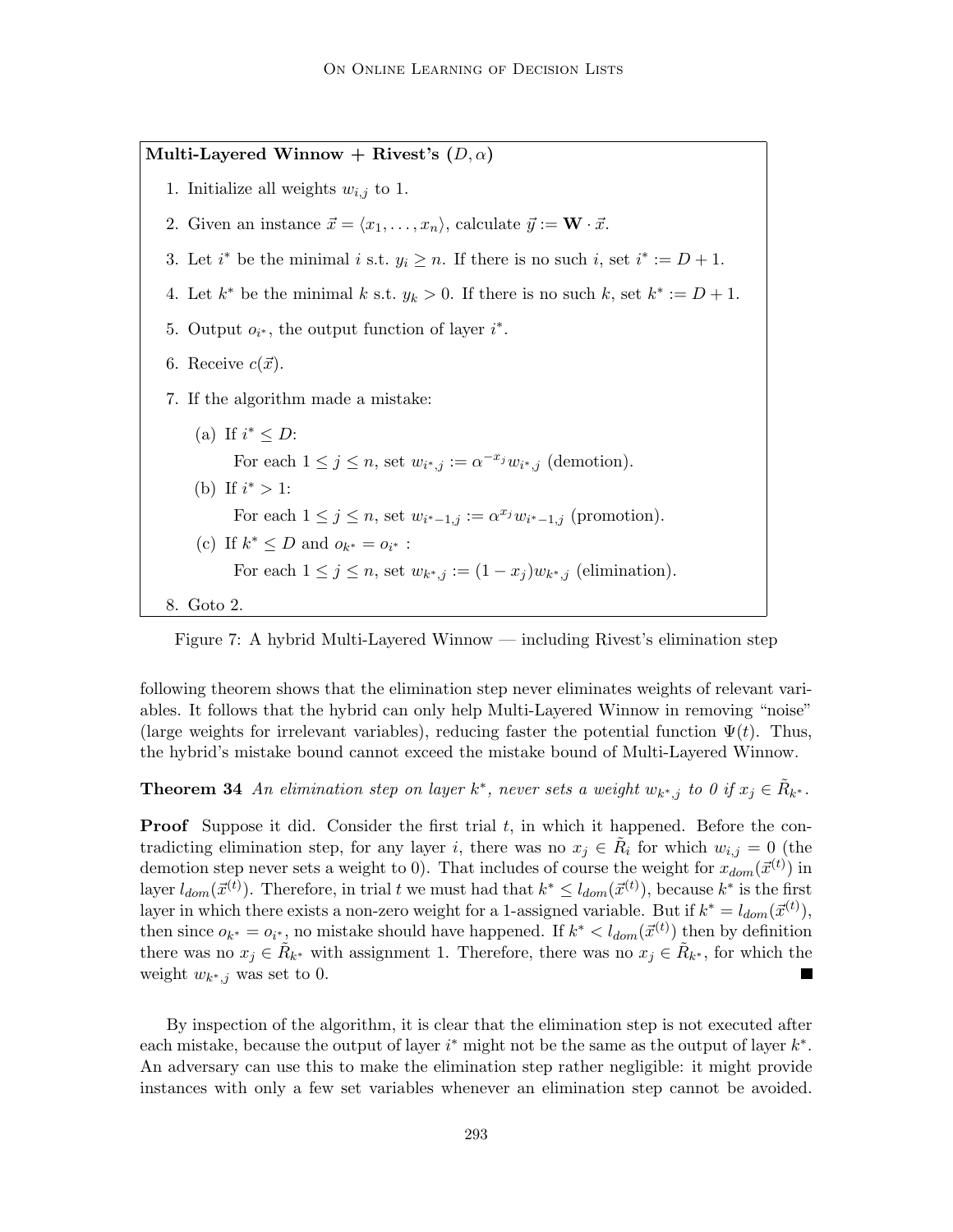However, the elimination step might sharply reduce the mistake bound of Multi-Layered Winnow, if most instances contain many variables with an assignment 1. In Section 5 we show this empirically.

# **5. A Numerical Example**

To gain some insight and for illustration purposes, we compared the empirical mistake bounds of four online algorithms: Rivest's algorithm, Balanced Winnow, our Multi-Layered Winnow and our hybrid algorithm. The PAC algorithm of Dhagat and Hellerstein was not tested, as we considered an online learning scenario. The Halving algorithm was not tested because of the overwhelming amounts of memory and time it requires.

All four algorithms were given the task of online learning a few decision lists with a different number of nodes and layers. The instances for the learning session, were created by giving each variable a random assignment, determined by flipping a biased coin, with probability p for giving 1. Two parameters were changed: the probability p, and the total number n of variables in each instance. For each choice of p and n and for each algorithm, we made 10 runs, and took their maximal mistake bound (having in mind the worst-case nature of mistake-bound analysis) along with the average mistake bound and the standard deviation. The mistake bound for each run was determined by taking the number of mistakes the algorithm had made, until it came up with a hypothesis that was consistent with the next 10,000,000 instances. Table 1 shows typical results for these tests. The results refer to the following decision list (contains 10 nodes in 4 layers):  $\langle\langle x_1, 0\rangle, \langle x_2, 1\rangle, \langle x_3, 1\rangle, \langle x_4, 0\rangle, \langle x_5, 0\rangle, \langle x_6, 0\rangle, \langle x_7, 1\rangle, \langle x_8, 1\rangle, \langle x_9, 1\rangle, \langle x_{10}, 1\rangle, \langle 1, 0\rangle\rangle.$ 

We also calculated the theoretical mistake bound for these algorithms on the given decision list, as presented in previous sections. These bounds are given in Table 2. Notice that for Balanced Winnow the theoretical bound uses the parameters  $\alpha = \frac{313}{312}$  and  $\beta = \frac{311}{312}$ , which by Theorem 9 fit the separation parameter  $\delta = \frac{1}{156}$ . This separation parameter is minimal for the given decision list. However, it turns out that using these values for  $\alpha$  and  $\beta$ gives very poor empirical results, which do not reflect the real power of Balanced Winnow. We therefore used in the tests the values  $\alpha = 2$  and  $\beta = \frac{1}{3}$ , which were found best. Also notice that for the hybrid algorithm we do not know of a better theoretical mistake bound than the mistake bound of the basic Multi-Layered Winnow.

The results indicate that Rivest's algorithm is highly sensitive to the proportion of 1's in the instances. If there are only a few variables with an assignment 1, the mistake bound rises dramatically, getting close to the theoretical mistake bound. This means that almostworst-case sequences for Rivest's algorithm are easily produced using random data. On the other hand, a high proportion of 1's gives low mistake bounds, even for large n. This gap is because only 1 valued variables are eliminated from the layers.

A similar behaviour is observed for Balanced Winnow, though the gaps between low and high values of  $p$  are less dramatic. Also, the number of mistakes the algorithm makes is far from the theoretical bound by a few orders of magnitude. This indicates that worst-case sequences are relatively hard to produce, and are not likely to occur in a random data.

Multi-Layered Winnow, behaves differently: its empirical mistake bound usually decreases with p. This is easily understood by noticing that a high proportion of 1's can make

<sup>4.</sup> Did not stop making mistakes after 50,000,000 instances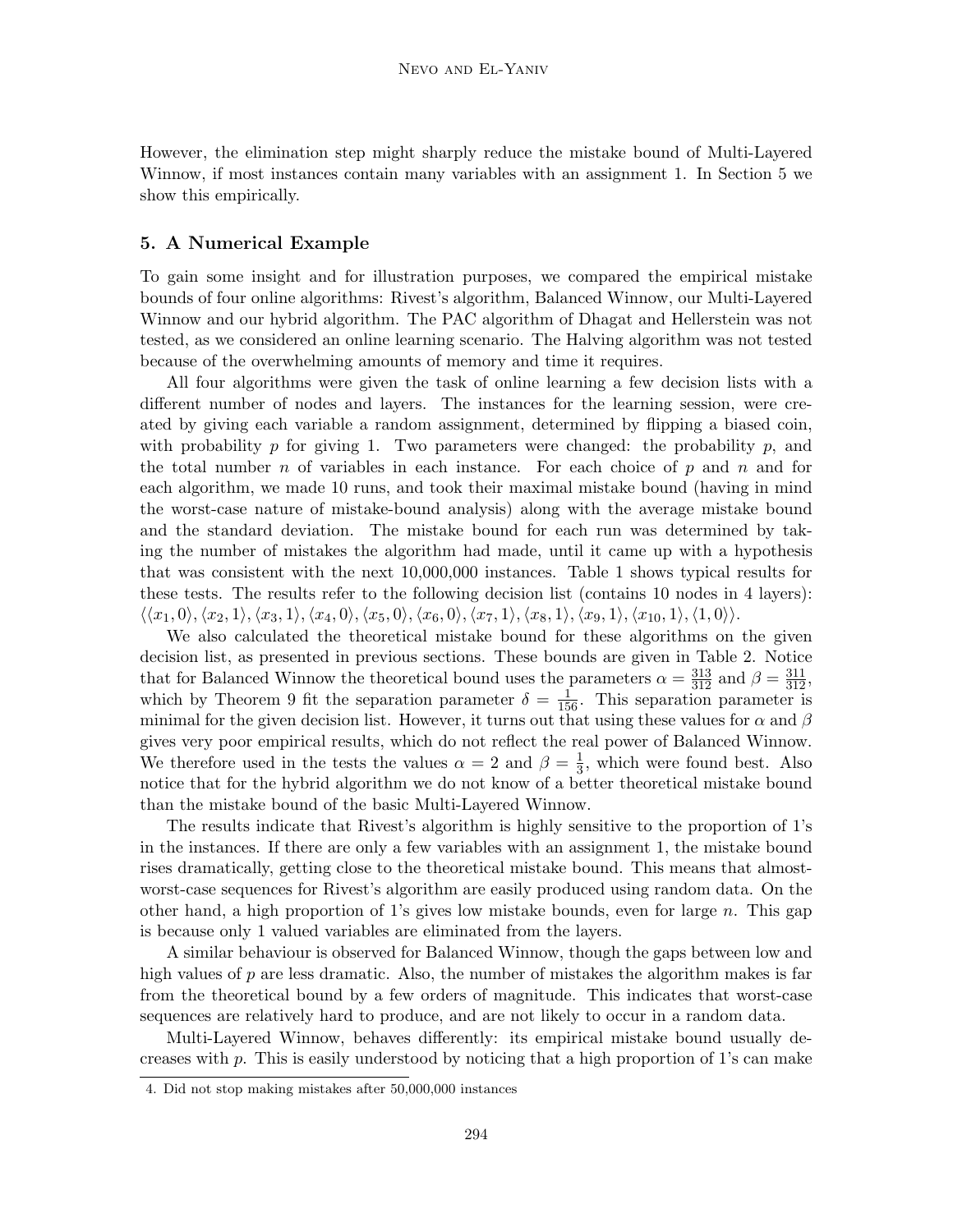| Algorithm                    | $\mathfrak{p}$ | $n=20$ |      |      | $n = 200$ |      |      | $n = 2000$                      |      |      |
|------------------------------|----------------|--------|------|------|-----------|------|------|---------------------------------|------|------|
|                              |                | max    | avg  | std  | max       | avg  | std  | max                             | avg  | std  |
| Rivest's $(4)$               | 0.01           | 59     | 57.4 | 1.0  | 639       | 621  | 8.3  | 1709                            | 1675 | 20.5 |
|                              | 0.05           | 56     | 52.1 | 2.0  | 258       | 247  | 5.8  | 426                             | 415  | 7.7  |
|                              | 0.5            | 20     | 16.6 | 2.4  | 34        | 31.7 | 1.8  | 47                              | 43.9 | 2.3  |
| Bal-Winnow $(2,\frac{1}{3})$ | 0.01           | 73     | 63.6 | 5.6  | 469       | 424  | 30.9 | $700^{\frac{1}{4}}$<br>$\rm{>}$ |      |      |
|                              | 0.05           | 116    | 89.3 | 14.1 | 456       | 406  | 21.0 | 525                             | 490  | 27.2 |
|                              | 0.5            | 67     | 58.1 | 3.9  | 148       | 132  | 11.0 | 208                             | 167  | 25.3 |
| $ML-Winnow(4,2)$             | 0.01           | 173    | 160  | 8.5  | 258       | 245  | 8.8  | 334                             | 327  | 5.9  |
|                              | 0.05           | 187    | 164  | 14.0 | 294       | 265  | 16.8 | 419                             | 390  | 20.9 |
|                              | 0.5            | 196    | 172  | 13.2 | 404       | 338  | 33.7 | 472                             | 412  | 38.3 |
| $MLW+Rivest(4,2)$            | 0.01           | 133    | 131  | 1.7  | 220       | 213  | 4.7  | 327                             | 318  | 5.3  |
|                              | 0.05           | 140    | 132  | 5.7  | 246       | 230  | 12.5 | 362                             | 348  | 8.5  |
|                              | 0.5            | 114    | 103  | 7.7  | 142       | 127  | 10.3 | 269                             | 224  | 27.7 |

| Table 1: Mistakes made, while learning a 10 nodes, 4 layers decision list (10 runs). Best |  |  |  |  |  |
|-------------------------------------------------------------------------------------------|--|--|--|--|--|
| results appear in boldface.                                                               |  |  |  |  |  |

| Algorithm                                                       | $n=20$  |         | $n = 200$ $n = 2000$ |
|-----------------------------------------------------------------|---------|---------|----------------------|
| Rivest's $(4)$                                                  | 80      | 800     | 8000                 |
| Balanced Winnow $\left(\frac{313}{312}, \frac{311}{312}\right)$ | 777087  | 1262142 | 1747196              |
| Multi-Layered Winnow $(4,2)$                                    | 3299655 | 5359251 | 7418846              |
| Multi-Layered Winnow $+$ Rivest $(4,2)$                         | 3299655 | 5359251 | 7418846              |

Table 2: Theoretical mistake bounds for a 10 nodes 4 layers decision list.

false demotions and promotions very expensive. As with Balanced Winnow, the theoretical mistake bound remains far away from the empirical results.

Finally, we observe that the combination of Multi-Layered Winnow and Rivest's algorithm, yields a balanced behaviour. The algorithm seems to be resistant to the value of p, and achieves low mistake bounds even for large  $n$ . Though the algorithm has the worst theoretical bounds (for this specific choice of target decision list and values for  $n$ ), in most cases it achieves empirically the best results.

**Remark:** The above numerical example was generated based on one target decision list of length 10. We obtained qualitatively similar results with a few other target decision lists (with lengths in the range [10, 100]). Nevertheless, it should be emphasized that these numerical examples are certainly not exhaustive and therefore can at best provide only a weak evidence for the above observations.

### **6. Concluding Remarks and Open Problems**

In this work, we considered the problem of online learning the target class of decision lists. We introduced a new online algorithm for learning decision lists, called Multi-Layered Winnow. This algorithm achieves a mistake bound of  $O(r^D \log n)$ , improving previous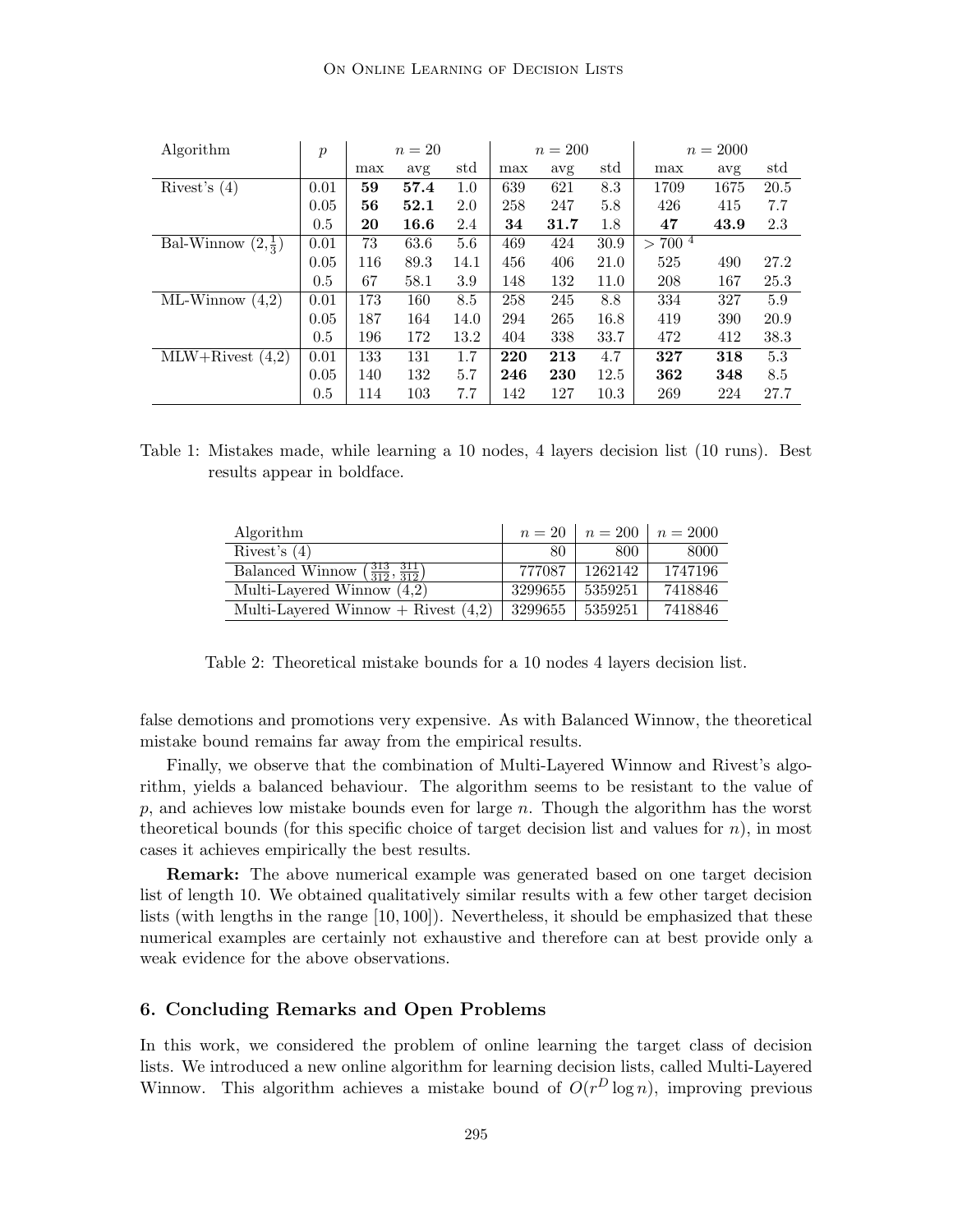bounds. A combination of our algorithm with Rivest's is empirically shown to perform well. We now describe some open problems, regarding online learning of decision lists.

- Is there an attribute efficient learning algorithm for learning decision lists? This remains the most important open problem.
- Is it possible to give better bounds for the proposed hybrid algorithm? A careful analysis might possibly show that the elimination step significantly reduces the mistake bound.
- Can Multi-Layered Winnow learn real-valued concepts? We considered the boolean case where the domain was  $\{0,1\}^n$ . However, Multi-Layered Winnow can be easily generalized to classify instances over  $[0, 1]^n$ , just like Winnow was generalized by Littlestone (1988). It might be interesting to characterize the real-valued functions that Multi-Layered Winnow can learn.
- Can randomization help? There are a few places where random decisions might have an effect. For example, it might be randomly chosen whether to demote, promote or eliminate a layer, and whether to increase or decrease a specific weight.
- Which results may be achieved by using different kinds of loss functions? The results obtained here, and in all previous results on online decision lists learning, were obtained in terms of  $0/1$  loss. One can hypothesize decision lists learning algorithms which generate "soft" predictions (e.g., values in  $[0,1]$ ) or other types of non-binary predictions. Performance guarantees for such algorithms can be considered in terms of other loss functions (e.g., absolute or square).
- Are there "natural" learning problems (and data sets), for which algorithms, specializing in learning decision lists, perform better than general purpose classifiers?

# **Acknowledgments**

We wish to thank Avrim Blum and the anonymous referees for their useful comments.

# **Appendix A.**

In this appendix we prove the following theorem from Section 4.1:

**Theorem 28** For any decision list with D layers that satisfies  $n \geq r \frac{\alpha}{\alpha-1}$ , there exists a sequence of instances, on which Multi-Layered Winnow  $(D, \alpha)$  makes at least  $\prod_{i=1}^{D} |R_i|$ mistakes.

For simplicity we use the following notations:

- The acronym MLW refers to the Multi-Layered Winnow from Figure 5.
- $R_{D+1}$  denotes the set of irrelevant attributes.
- $R_i^j$   $(i \leq j)$  denotes the set  $\bigcup_{k=i}^j R_k$ . If  $i > j$  then  $R_i^j$  denotes the empty set.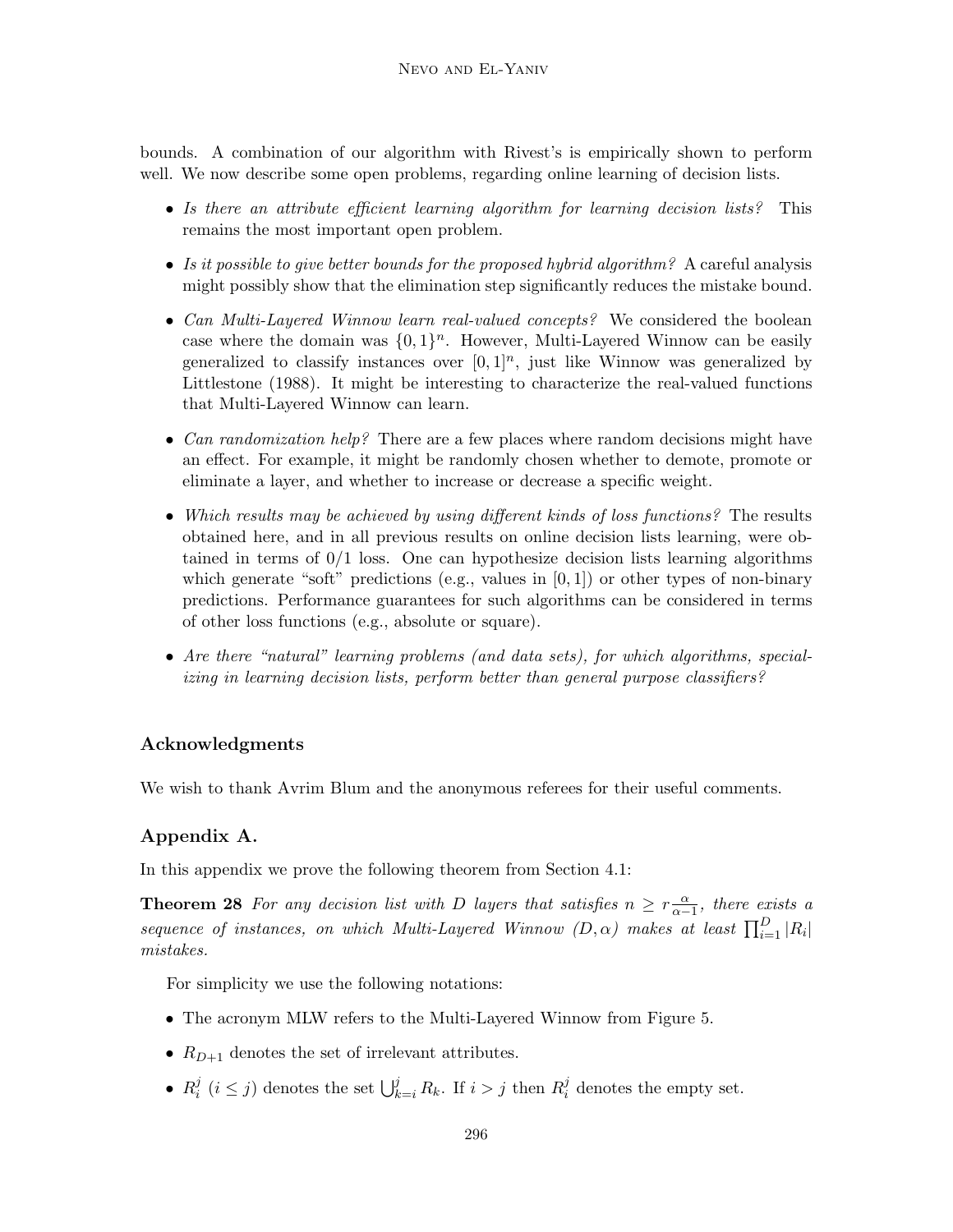# **Adversary's strategy**

While there is a layer *i* with  $x_j \in R_i$ , s.t.  $w_{i,j} + \sum_{x_k \in R_{i+1}^{D+1}} w_{i,k} < n$  do: 1. Let  $i^{\diamond}$  be the lowest layer that satisfies the above with  $x_{j^{\diamond}} \in R_{i^{\diamond}}$ . 2. Give MLW the instance in which  $x_l =$  $\begin{cases} 1 & x_l \in R_{i^{\diamond}+1}^{D+1} \text{ or } l = j^{\diamond} \\ 0 & \text{otherwise} \end{cases}$ . 3. While there is a layer  $i^*$ , for which there is  $x_j \in R_{i^*+1}^{D+1}$  s.t.  $w_{i^*,j} > 1$  do: (a) Give MLW the instance in which  $x_l =$  $\begin{cases} 1 & x_l \in R_{i^{\star}+1}^{D+1} \\ 0 & \text{otherwise} \end{cases}.$ 

Figure 8: The adversary's strategy for generating a worst-case sequence.

Also, notice that the assumption in the theorem implies  $\alpha | R_{D+1} | \geq n$  (as  $n = r + |R_{D+1}|$ ).

The adversary's strategy for generating a worst-case sequence is given in Figure 8. The main idea is maximizing the number of false demotions (Case 3 updates), making each false demotion as "harmful" as possible and making each correct promotion as "useless" as possible. More specifically, the adversary keeps producing instances which cause a correct promotion of only a single variable  $x_j \in R_{i^*-1}$ , but imply a false demotion of all variables in  $R_{i^*}$ . This way, any promotion of a single variable from  $R_1$  is accompanied by the demotion of all variables in  $R_2$ . Each time a single variable in  $R_2$  is promoted again, all variables in  $R_3$  are demoted, and so on. It follows that each promotion of a single variable in  $R_1$ , causes a cascade of updates (and therefore a sequence of mistakes), which is  $\prod_{i=2}^{D} |R_i|$  long. Since there are  $|R_1|$  such variables, the theorem holds.

Steps 1–2 of the algorithm take care of these worst-case false demotions, while Step 3 performs some sort of "clean-up", making Multi-Layered Winnow ready for the next false demotion. The following lemmas prove this formally.

**Lemma 35** At any time, in any layer i,  $w_{i,j} = w_{i,k}$  for any  $x_j, x_k \in R_{D+1}$ .

**Proof** Notice that the adversary gives MLW only instances in which every attribute from  $R_{D+1}$  is set. Therefore, MLW promotes and demotes their weights together in each layer.

**Lemma 36** Suppose that at some point the following conditions hold:

- 1. In a single layer  $i^*$ ,  $w_{i^*,j} \leq w_{i^*,k} = \alpha$  for any  $x_k \in R_{D+1}$  and for any  $x_j \in R_{i^*+1}^D$ .
- 2. In any layer  $i \neq i^*$ ,  $w_{i,j} \leq w_{i,k} \leq 1$  for any  $x_k \in R_{D+1}$  and for any  $x_j \in R_{i+1}^D$ .

Then by applying Step  $3(a)$  the following statements become true:

- 1.  $w_{i^*-1,j} \leq w_{i^*-1,k} \leq \alpha$  for any  $x_k \in R_{D+1}$ , and for any  $x_j \in R_{i^*}^D$  (unless  $i^* = 1$ ).
- 2. In any layer  $i \neq i^* 1$ ,  $w_{i,j} \leq w_{i,k} \leq 1$  for any  $x_k \in R_{D+1}$  and for any  $x_j \in R_{i+1}^D$ .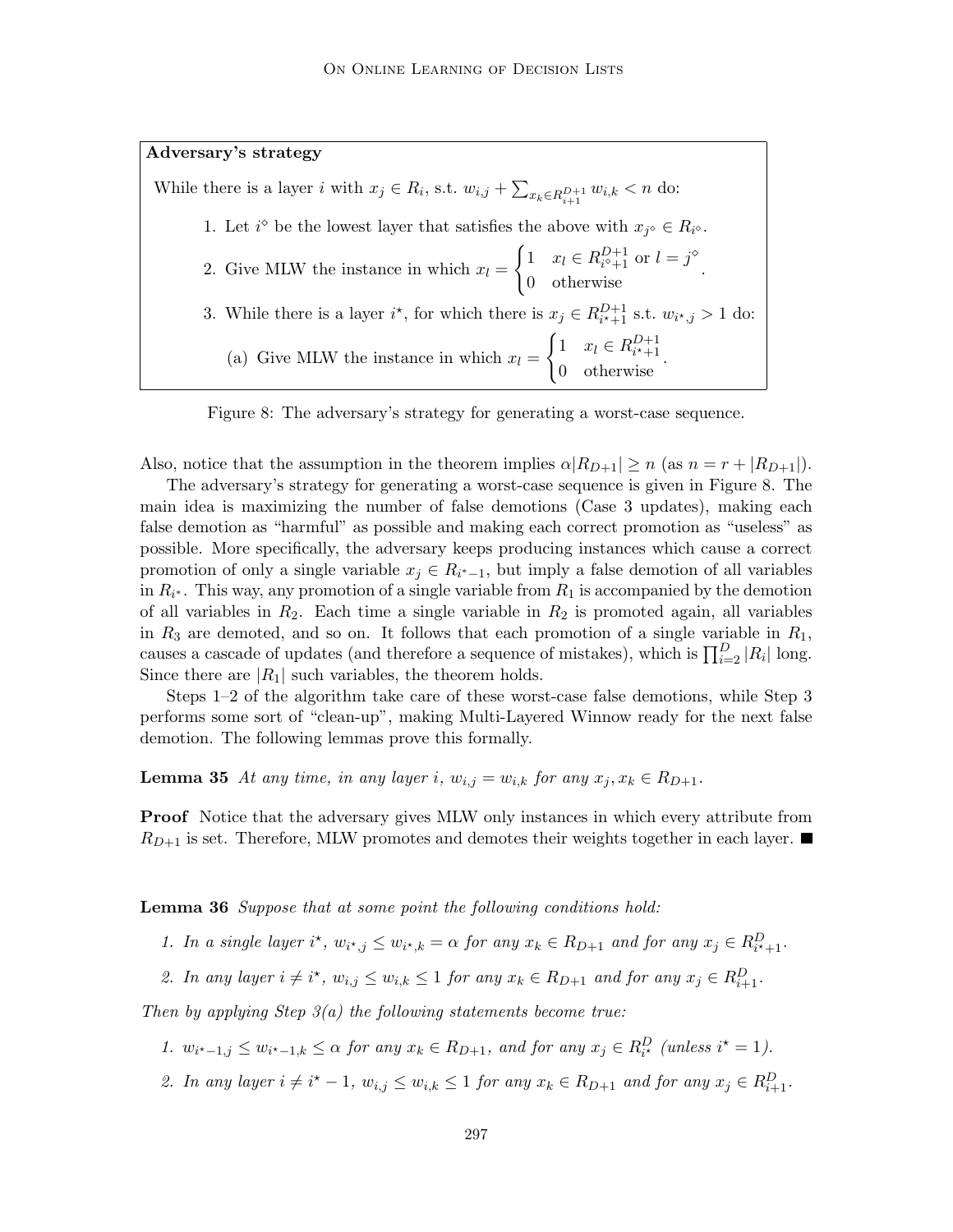**Proof** Since layer i<sup>\*</sup> is the only layer for which there is  $x_j \in R_{i^*+1}^{D+1}$  s.t.  $w_{i^*,j} > 1$ , MLW is given in Step 3(a) the instance, in which only attributes in  $R_{i^*+1}^{D+1}$  are set. Since in any layer  $i < i^*$ ,  $w_{i,j} \leq 1$  for any  $x_j \in R_{i^*+1}^{D+1}$ , the value of  $y_i$  for such layers is smaller than n. Since  $w_{i^*,j} = \alpha$  for any  $x_j \in R_{D+1}$ , the value of  $y_{i^*}$  is at least  $\alpha | R_{D+1} | \geq n$ . It follows that layer  $i^*$  fires, and that MLW outputs  $o_{i^*}$ .

MLW's prediction is clearly a mistake, since the highest layer which contains a set variable is  $i^* + 1$ . Therefore, MLW demotes layer  $i^*$  and promotes layer  $i^* - 1$  (unless  $i^* = 1$ ). Following the demotion in layer  $i^*$ , the weights  $w_{i^*,j}$  of variables in  $R_{i^*+1}^{D+1}$  cannot exceed 1. Following the promotion in layer  $i^* - 1$  (if such occurred) we will have that  $w_{i^*-1,j} \leq w_{i^*-1,k} \leq \alpha$  for any  $x_k \in R_{D+1}$ , and for any  $x_j \in R_{i^*}^D$ . Weights in other layers are unchanged, therefore the lemma holds.

**Lemma 37** Suppose the conditions of Lemma 36 hold before Step 3 starts. Then when Step 3 is done, in any layer i,  $w_{i,j} \le w_{i,k} \le 1$  for any  $x_k \in R_{D+1}$  and for any  $x_j \in R_{i+1}^D$ .

**Proof** Notice that if the conditions for Lemma 36 hold, then after executing Step 3(a) there are three possibilities.

- 1.  $i^* = 1$ , which proves the lemma.
- 2.  $w_{i^*-1,j} \leq w_{i^*-1,k} \leq 1$  for any  $x_k \in R_{D+1}$ , and for any  $x_j \in R_{i^*}^D$ , which proves lemma.
- 3.  $w_{i^*-1,j} \leq w_{i^*-1,k} = \alpha$  for any  $x_k \in R_{D+1}$ , and for any  $x_j \in R_{i^*}^D$ . In this case Lemma 36 can be repeatedly applied, this time with layer  $i^* - 1$  as the single layer.

By Lemma 35 there cannot be a fourth possibilty in which only some of the  $x_k \in R_{D+1}$ have  $w_{i^*-1,k} = \alpha$ , while others do not. Since in Step 3, Step 3(a) is executed as long as there is a layer  $i^*$ , for which there is  $x_j \in R_{i^*+1}^{D+1}$  s.t.  $w_{i^*,j} > 1$ , Lemma 36 can be applied again and again, until either Case 1 or Case 2 occur.

**Lemma 38** In each execution of steps 1–3 the following statements are true:

- 1. Before the execution of Step 2, in any layer i,  $w_{i,j} \leq w_{i,k} \leq 1$  for any  $x_k \in R_{D+1}$  and for any  $x_j \in R_{i+1}^D$ .
- 2. Layer  $i^{\diamond}+1$  fires when MLW processes the instance it is given in Step 2.
- 3. MLW makes a mistake at Step 2.

**Proof** By induction on t, the number of times Steps 1–3 were already executed.

**Base case:**  $t = 0$ . Recall that MLW starts with  $W = 1$  (proved 1). Therefore,  $i^{\diamond} = D$ , as for each  $x_j \in R_D$  we have that  $w_{D,j} + \sum_{x_k \in R_{D+1}} w_{D,k} = |R_{D+1}| + 1 < n$ . Also, for any  $1 \leq i \leq D$  we have that  $y_i = |R_{D+1}| + 1$  (the number of set attributes in the instance). It follows that all  $y_i$ 's are smaller than  $n (1 \leq i \leq D)$ , and that layer  $D + 1$  fires (proved 2). Thus, MLW predicts 0, which is definitely a mistake since the only relevant variable which is set is from layer  $D$ , so the output should be 1 (proved 3).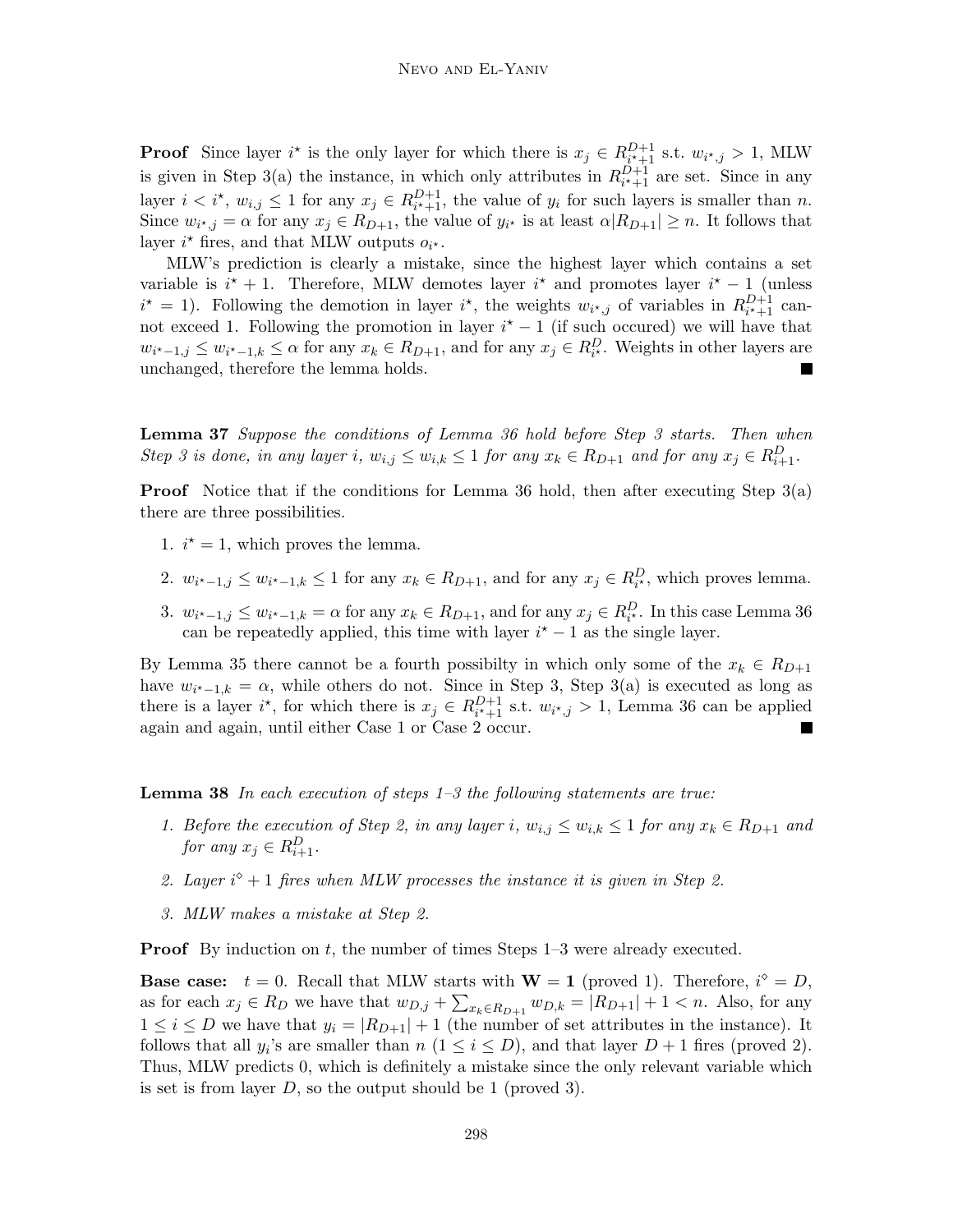**Assume** the lemma holds for the first  $t - 1$  iterations. On Step 2 of iteration  $t - 1$ , MLW made a mistake, which was followed by a demotion in layer  $i^{\circ} + 1$  and a promotion in layer  $i^{\diamond}$ . It follows that when this step is done, layer  $i^{\diamond}$  is the only layer in which there might be  $x_j \in R_{i^{\diamond}+1}^{D+1}$  s.t.  $w_{i^{\diamond},j} > 1$  (assuming Statement 1 was true for iteration  $t-1$ ).

If there is no such  $x_j$  then Statement 1 is true for iteration t. Otherwise, by Lemma 35 the conditions for Lemma 37 hold. Applying Lemma 37 proves Statement 1 for iteration  $t$ .

Statement 2 follows from Statement 1, as MLW is given the instance in which set attributes are either from  $R_{i^{\diamond}+1}^{D+1}$  or  $x_{j^{\diamond}}$ . In any layer  $i < i^{\diamond}$ ,  $w_{i,j} \leq 1$  for any  $x_j$  with assignment 1, thus  $y_i < n$  for these layers. In layer  $i^{\diamond}$ ,  $y_{i^{\diamond}} < n$  by definition, but since this is the lowest layer which satisfies the condition, we must have that  $y_{i^{\diamond}+1} \geq n$  or that  $i^{\diamond} = D$ . On both cases, layer  $i^{\diamond}+1$  fires, proving Statement 2. MLW's prediction is wrong, as the highest layer which contains a set variable is  $i^{\circ}$  (containing  $x_{i^{\circ}}$ ), proving Statement 3.

**Lemma 39** At any time, in any layer  $i < D - 1$ ,  $w_{i,j} = w_{i,k}$  for any  $x_j \in R_{i+2}^D$  and for any  $x_k \in R_{D+1}$ .

**Proof** By Lemma 38 we have that on Step 2 layer  $i^{\circ}$  is promoted, while possibly layer  $i^{\diamond}+1$  is demoted. The instance which causes these updates has all the attributes in  $R_{i^{\diamond}+1}^{\check{D}+1}$ set, so their weights in the two layers are promoted and demoted together. By Lemma 37 we have that on Step 3(a) layer  $i^*$  is demoted, and that possibly layer  $i^* - 1$  is promoted. Again, the instance has all the attributes in  $R_{i^*+1}^{D+1}$  set. П

**Lemma 40** In any layer  $i < D$ , Step 3 never promotes weights  $w_{i,j}$  for any  $x_i \in R_{i+1}$ .

**Proof** Again, this is because Step 3(a) demotes layer  $i^*$  and possibly promotes layer  $i^*-1$ , having only attributes in  $R_{i^*+1}^{D+1}$  set.

**Lemma 41** For any layer i and for any  $x_i \in R_i$ ,  $w_{i,j}$  is promoted only in Step 2 and only when  $i^{\diamond} = i$  and  $j^{\diamond} = j$ .

**Proof** Using the same arguments as in the proof of Lemma 40 we show that Step 3(a) never promotes  $w_{i,j}$ . By Lemma 38 we know that in Step 2 layer  $i^{\diamond}+1$  fires. It follows that only layer  $i^{\diamond}$  is promoted. Moreover, by the adversary's strategy  $x_{i^{\diamond}}$  is the only set variable not in  $R_{i^{\diamond}+1}^{D+1}$ . Therefore, no  $w_{i,j}$  can be promoted when  $x_j \in R_i$ , unless  $i^{\diamond} = i$  and  $j^{\diamond} = j$ .

**Lemma 42** Let  $i^{\diamond}(t)$  denote the layer chosen in Step 1 of iteration t. If  $i^{\diamond}(t) < D$  then at the end of iteration t the followings hold:

1. For any  $x_k \in R_{D+1}$  it holds that  $w_{i^{\diamond}(t)+1,k} = \frac{1}{\alpha}$  and  $w_{i,k} = 1$  for any  $i \neq i^{\diamond}(t) + 1$ 

2. On iteration  $t+1$ ,  $i^{\diamond}(t+1) = i^{\diamond}(t) + 1$ , and  $x_{j^{\diamond}}$  can be any  $x_j \in R_{i^{\diamond}(t+1)}$ .

If  $i^{\diamond}(t) = D$  then at the end of iteration t,  $w_{i,k} = 1$  for any layer i and for any  $x_k \in R_{D+1}$ .

**Proof** By induction on t, the iteration number.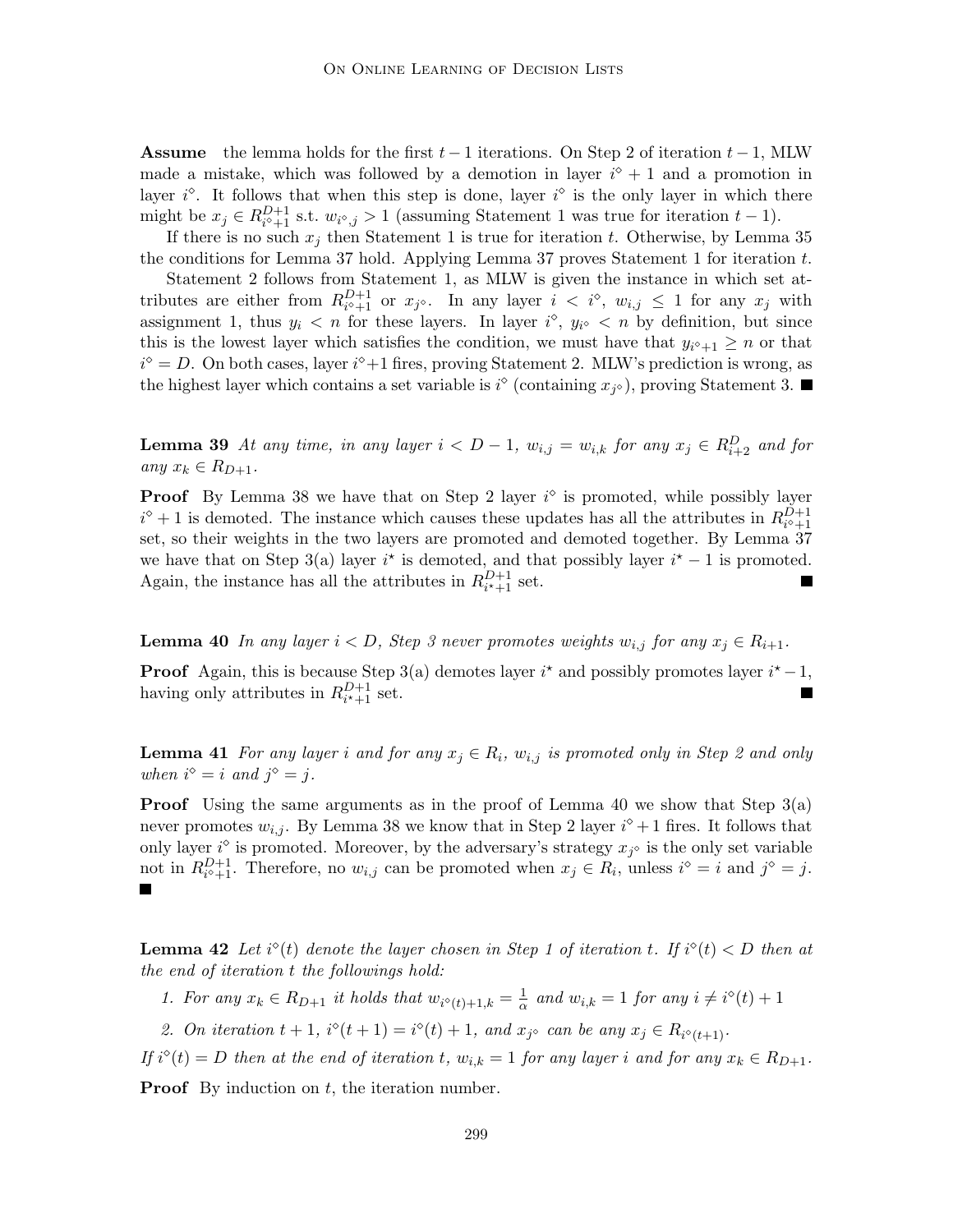**Base case:** From the proof of Lemma 38 we know that  $i^{\circ}(1) = D$ . Therefore, no layer is demoted in Step 2, while layer D is promoted. Observe that for any  $x_k \in R_{D+1}$ , Step 3 will only change  $w_{D,k}$  from  $\alpha$  to 1, leaving any other  $w_{i,k}$  unchanged.

**Assume** the lemma holds for the first  $t-1$  iterations. If  $i^{\circ}(t) = D$  then by Lemma 38 and by the above assumption, we have that for any  $x_k \in R_{D+1}$ ,  $w_{D,k} \in \{1, \frac{1}{\alpha}\}\)$  before iteration t starts. Either way, after layer D is promoted in Step 2, and after Step 3 is applied,  $w_{i,k} = 1$ for any  $x_k \in R_{D+1}$  and for  $i = D$ , as well as for any other layer i.

Otherwise, we are assured that in layer  $i^{\diamond}(t) + 1$ ,  $w_{i^{\diamond}(t)+1,k} = 1$  for any  $x_k \in R_{D+1}$  before iteration t starts. It follows that when layer  $i^{\diamond}(t) + 1$  is demoted in Step 2 of iteration t, these weights become  $\frac{1}{\alpha}$ . Step 2 also promotes layer  $i^{\diamond}(t)$ , but the weights of attributes in  $R_{D+1}$  are set back to 1 by step 3. Step 3 also makes sure that such weights in layers above layer  $i^{\diamond}(t)$  will also remain 1. Layers below layer  $i^{\diamond}(t) + 1$  are not affected by iteration t.

It now must be that for any  $x_j \in R_{i^{\diamond}(t)+1}, w_{i^{\diamond}(t)+1,j} + \sum_{x_k \in R_{i^{\diamond}(t)+2}^{D+1}} w_{i^{\diamond}(t)+1,k} < n$ , as before the last time  $w_{i^{\diamond}(t)+1,j}$  was promoted (by Lemma 41 this could only happen in Step 2), this inequality was clearly true. Otherwise, by the MLW algorithm the promotion could not take place.  $w_{i^{\diamond}(t)+1,j}$  now has the same value as before its last promotion, while for any  $x_k \in R_{D+1}, w_{i^{\diamond}(t)+1,k}$  is now  $\frac{1}{\alpha}$ , and by our assumption could not be less at any time. By Lemma 39 we have that weights in  $R_{i^{\diamond}(t)+3}^D$  behave just the same. By Lemma 40 we have that weights in  $R_{i^{\diamond}(t)+2}$  cannot exceed their value on the last promotion. It follows that Statement 2 is true.

**Proof** (of Theorem 28). We now show that Steps 1–3 can be applied at least  $\prod_{i=1}^{D} |R_i|$ times. Since each execution of Step 2 is followed by a mistake, this proves the theorem. If  $|R_1| > 1$  then at some point layer 1 will become the lowest layer that satisfies the loop's inequality and will be chosen in Step 1. Using Lemma 42 we get that this iteration will start a cascade of iterations, which is  $\prod_{i=2}^{D} |R_i|$  long. First, all relevant variables of layer 2 will be demoted. Each time one of the relevant variables of layer 2 will be promoted again all relevant variables of layer 3 will be demoted. Each time one of the relevant variables of layer 3 will be promoted again all relevant variables of layer 4 will be demoted, and so on. By Lemma 41 we are assured that a relevant variable is never promoted unless chosen. It follows that in any demoted layer, all relevant variables will in fact be chosen again. Layer 1 will be selected in Step 1 at least  $|R_1|$  times, which proves this case.

If  $|R_1| = 1$  it might be that layer 1 will never be selected in Step 1, when all the weights in layer 1 are 1. In this case, we can only be sure that layer 2 will be selected, once for each relevant variable it has. However, this is sufficient, as  $R_1 = 1$  does not contribute to the product.

### **References**

Dana Angluin. Queries and concept learning. Machine Learning, 2(4):319–342, 1988.

Martin Anthony and Norman Biggs. Computational Learning Theory: An Introduction. Cambridge University Press, Cambridge, 1992.